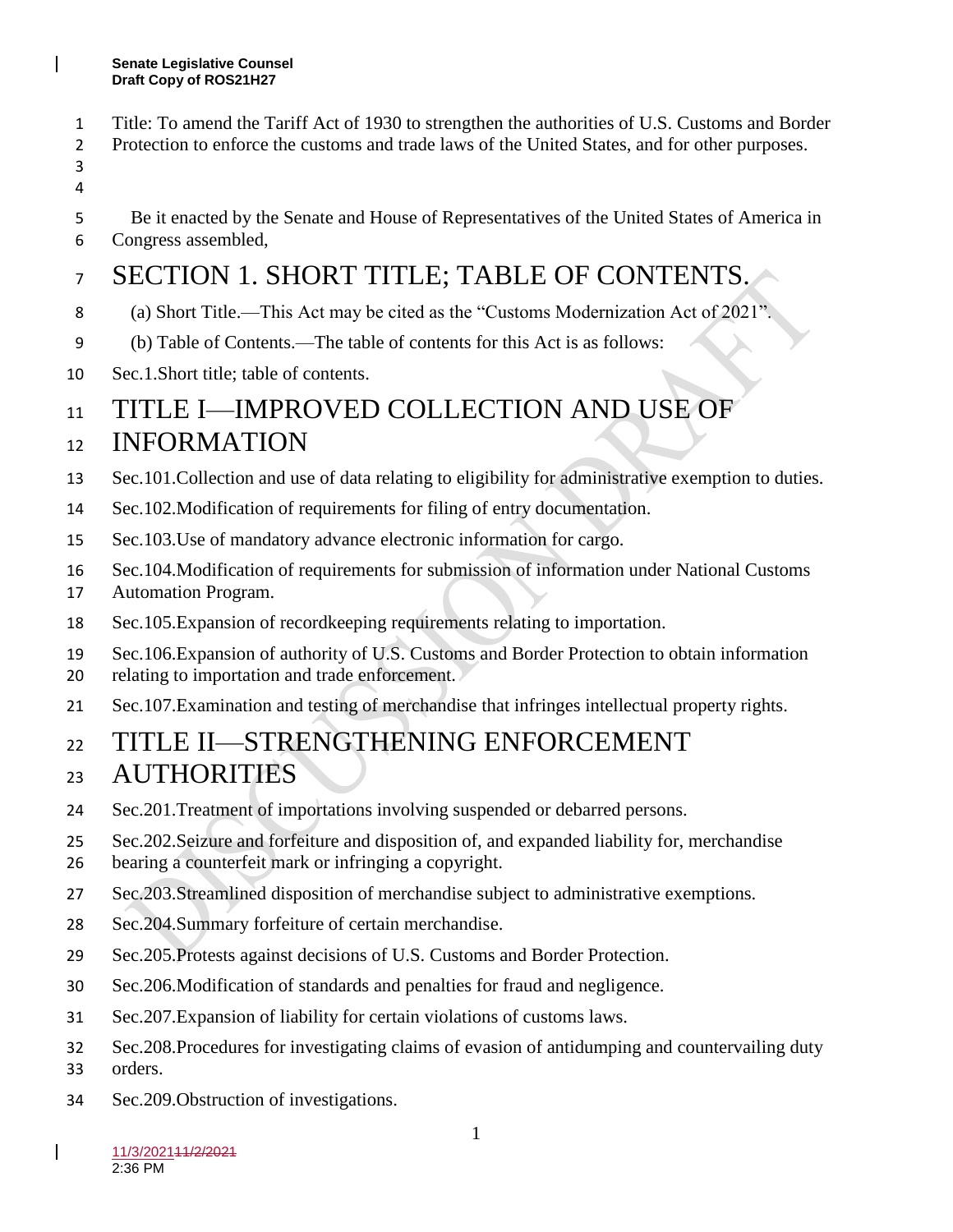### TITLE I—IMPROVED COLLECTION AND USE OF INFORMATION

### SEC. 101. COLLECTION AND USE OF DATA RELATING TO ELIGIBILITY FOR ADMINISTRATIVE EXEMPTION TO DUTIES.

- Section 321 of the Tariff Act of 1930 (19 U.S.C. 1321) is amended by adding at the end the following:
- "(c) Submission of Documentation and Information.—

 "(1) IN GENERAL.—The Secretary may prescribe regulations for the provision to U.S. Customs and Border Protection of such documentation or information as the Secretary determines to be reasonably necessary for U.S. Customs and Border Protection to determine 12 the eligibility of an article for an administrative exemption under subsection  $(a)(2)$ .

 "(2) TYPE OF DOCUMENTATION OR INFORMATION AND USAGE.—Documentation or information with respect to an article provided to U.S. Customs and Border Protection pursuant to regulations prescribed by the Secretary under paragraph (1) may—

- "(A) include documentation or information—
- "(i) related to an offer for sale or purchase or subsequent sale, purchase, transportation, importation, or warehousing of the article, including documentation or information related to the offering of the article for sale or purchase within the United States through a commercial or marketing platform (including an electronic commerce platform or marketplace); or 22 "(ii) otherwise reasonably necessary to determine whether the article is 23 admissible and eligible for an administrative exemption under subsection (a)(2);
- "(B) be used by U.S. Customs and Border Protection for any lawful purpose.
- 26 "(3) ACCURACY OF DOCUMENTATION AND INFORMATION.
- 27 "(A) IN GENERAL.—A party providing documentation or information under paragraph (1) shall ensure that the documentation or information is true and correct to 29 the best of the knowledge and belief of the party.
- "(B) EXCEPTION.—The Secretary shall, in the regulations prescribed under paragraph (1), permit a party to provide to U.S. Customs and Border Protection documentation or information under paragraph (1) on the basis of the reasonable belief of the party that the documentation or information is true and correct if the party is not reasonably able to verify the documentation or information.
- "(4) CIVIL PENALTY.—
- "(A) IN GENERAL.—Any person who violates the regulations prescribed under paragraph (1) is liable for a civil penalty in an amount not to exceed—

and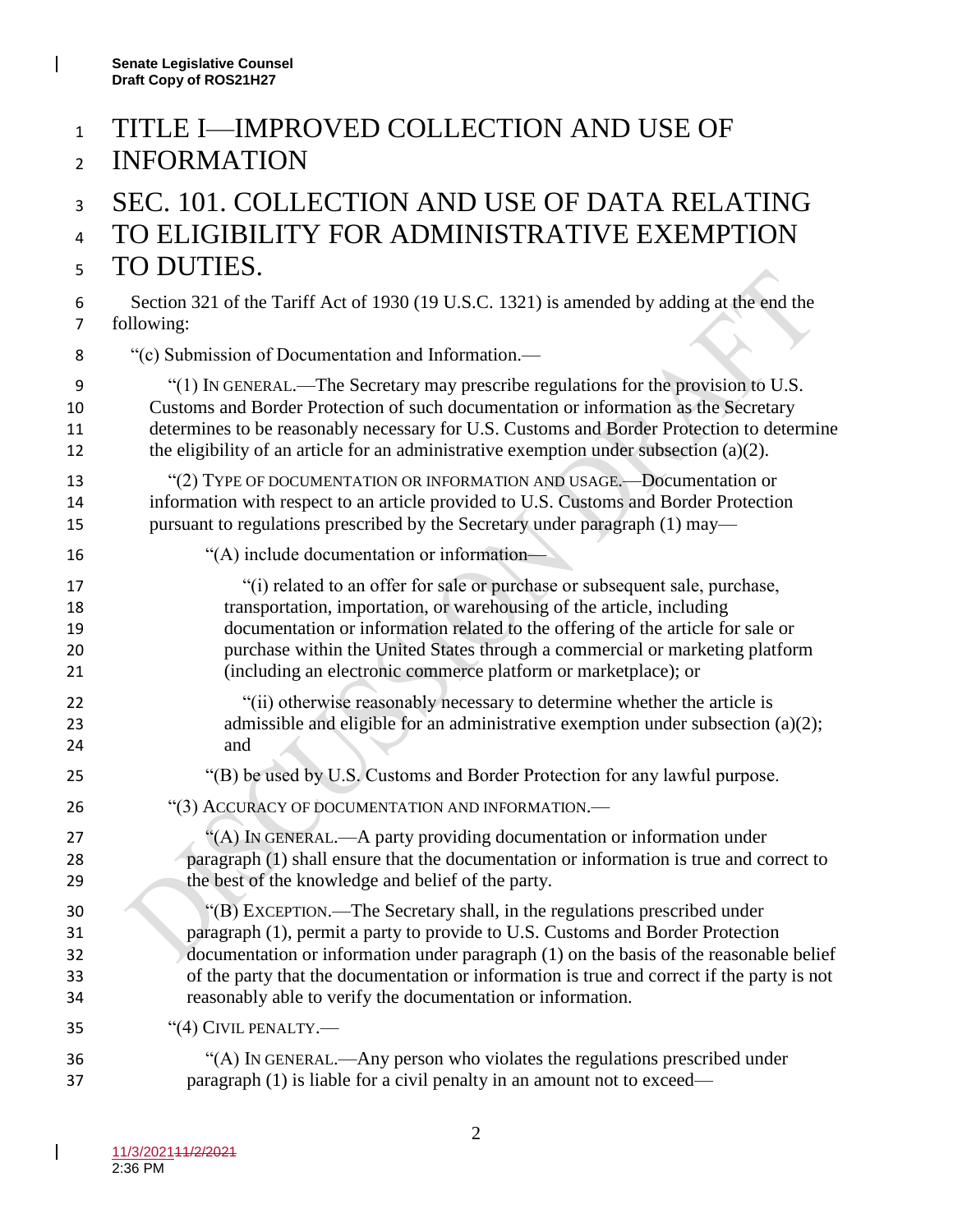| 1              | "(i) \$5,000 for the first violation; and                                                                                                                                                             |
|----------------|-------------------------------------------------------------------------------------------------------------------------------------------------------------------------------------------------------|
| 2              | "(ii) \$10,000 for each subsequent violation.                                                                                                                                                         |
| з<br>4         | "(B) ADDITIONAL PENALTIES.—A penalty imposed under this subsection may be in<br>addition to any other penalty provided by law.                                                                        |
| 5<br>6<br>7    | "(5) DEFINITION.—In this subsection, the terms 'provide', 'providing', and 'provision',<br>with respect to documentation or information provided to U.S. Customs and Border<br>Protection, include-   |
| 8              | "(A) the submission or transmission of the information or documentation; and                                                                                                                          |
| 9<br>10        | "(B) any other method by which the information or documentation is made available<br>or visible to U.S. Customs and Border Protection.".                                                              |
| 11             | SEC. 102. MODIFICATION OF REQUIREMENTS FOR                                                                                                                                                            |
| 12             | FILING OF ENTRY DOCUMENTATION.                                                                                                                                                                        |
| 13<br>14       | (a) Electronic Filing.—Section $484(a)$ of the Tariff Act of 1930 (19 U.S.C. 1484 $(a)$ ) is<br>amended-                                                                                              |
| 15             | $(1)$ in paragraph $(1)$ —                                                                                                                                                                            |
| 16             | $(A)$ in the matter preceding subparagraph $(A)$                                                                                                                                                      |
| 17             | (i) by inserting "with respect to merchandise" after "paragraph $(2)(B)$ "; and                                                                                                                       |
| 18<br>19<br>20 | (ii) by inserting after "reasonable care" the following: "make entry therefor by<br>filing with U.S. Customs and Border Protection, pursuant to an authorized<br>electronic data interchange system"; |
| 21             | $(B)$ in subparagraph $(A)$ —                                                                                                                                                                         |
| 22<br>23       | (i) by striking "make entry" and all that follows through "interchange system,<br>such" and inserting "such documentation or"; and                                                                    |
| 24             | (ii) by striking the semicolon and inserting "; and"; and                                                                                                                                             |
| 25             | $(C)$ in subparagraph $(B)$ —                                                                                                                                                                         |
| 26<br>27       | (i) by striking "complete the entry" and all that follows through "with the<br>Customs Service"; and                                                                                                  |
| 28<br>29       | (ii) by striking ", pursuant to an electronic data interchange system, such<br>other";                                                                                                                |
| 30             | $(2)$ in paragraph $(2)$ —                                                                                                                                                                            |
| 31             | $(A)$ in subparagraph $(A)$ —                                                                                                                                                                         |
| 32<br>33       | (i) in the second sentence, by striking "regulations shall provide" and inserting<br>"regulations may provide"; and                                                                                   |
| 34<br>35       | (ii) in the third sentence, by striking "paragraph $(1)(A)$ " and inserting<br>"paragraph $(1)$ "; and                                                                                                |
| 36             | (B) in subparagraph (B), in the first sentence, by striking "filed or electronically                                                                                                                  |

 $\mathbf{l}$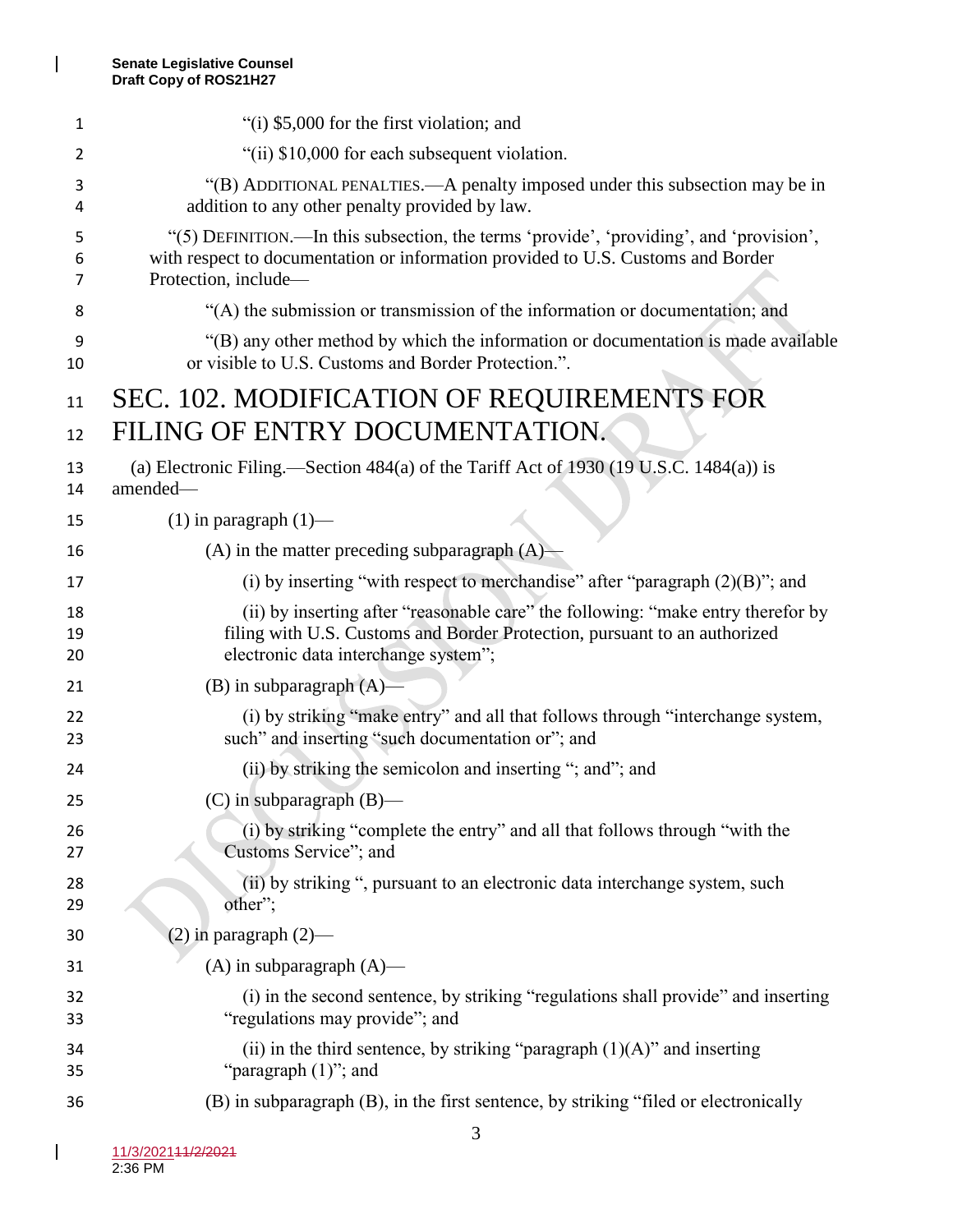$\mathsf I$ 

| 1              | transmitted" and inserting "electronically filed"; and                                     |
|----------------|--------------------------------------------------------------------------------------------|
| $\overline{2}$ | (3) by adding at the end the following:                                                    |
| 3              | "(3) EXCEPTIONS TO ELECTRONIC FILING REQUIREMENT.—The Secretary may, in the                |
| 4              | discretion of the Secretary, make exceptions, including temporary exceptions, to the       |
| 5              | requirement under paragraph (1) with respect to the filing of documentation or information |
| 6              | through an authorized electronic data interchange system.".                                |
| 7              | (b) Provision of Advance Information.—Section $484(a)(2)$ of the Tariff Act of 1930, as    |
| 8              | amended by subsection $(a)(2)$ , is further amended by adding at the end the following:    |
| 9              | "(D) PROVISION OF ADVANCE INFORMATION.—                                                    |
| 10             | "(i) IN GENERAL.—Upon request by a party that would qualify as an importer of              |
| 11             | record or an agent of that party and under such regulations as the Secretary may           |
| 12             | prescribe, U.S. Customs and Border Protection may-                                         |
| 13             | "(I) permit the party or agent, or a party other than the party or agent, to               |
| 14             | provide to U.S. Customs and Border Protection documentation or information                 |
| 15             | with respect to merchandise in advance of entry of the merchandise; and                    |
| 16             | "(II) permit the importer of record or an agent of the importer of record to,              |
| 17             | using reasonable care, convert that documentation or information into a filing             |
| 18             | under subparagraph (B), subject to the certification requirement under subsection          |
| 19             | (d).                                                                                       |
| 20             | "(ii) TYPE OF DOCUMENTATION OR INFORMATION AND USAGE.- Documentation or                    |
| 21             | information with respect to merchandise provided to U.S. Customs and Border                |
| 22             | Protection pursuant to regulations prescribed by the Secretary under clause (i) may be     |
| 23             | used by U.S. Customs and Border Protection for any lawful purpose.                         |
| 24             | "(iii) ACCURACY OF DOCUMENTATION AND INFORMATION.—                                         |
| 25             | "(I) IN GENERAL.—A party providing documentation or information under                      |
| 26             | clause $(i)(I)$ shall ensure that the documentation or information is true and correct     |
| 27             | to the best of the knowledge and belief of the party, subject to any penalties             |
| 28             | authorized by law.                                                                         |
| 29             | "(II) EXCEPTION.—The Secretary shall, in the regulations prescribed under                  |
| 30             | clause (i), permit a party to provide to U.S. Customs and Border Protection                |
| 31             | documentation or information under clause $(i)(I)$ on the basis of the reasonable          |
| 32             | belief of the party that the documentation or information is true and correct if the       |
| 33             | party is not reasonably able to verify the documentation or information.                   |
| 34             | "(iv) DEFINITION.—In this subparagraph, the terms 'provide', 'providing', and              |
| 35             | 'provision', with respect to documentation or information provided to U.S. Customs         |
| 36             | and Border Protection, include-                                                            |
| 37             | "(I) the submission or transmission of the information or documentation; and               |
| 38             | "(II) any other method by which the information or documentation is made                   |
| 39             | available or visible to U.S. Customs and Border Protection.".                              |
| 40             | (c) Certification of Entry Filings.—Section 484(d) of the Tariff Act of 1930 is amended—   |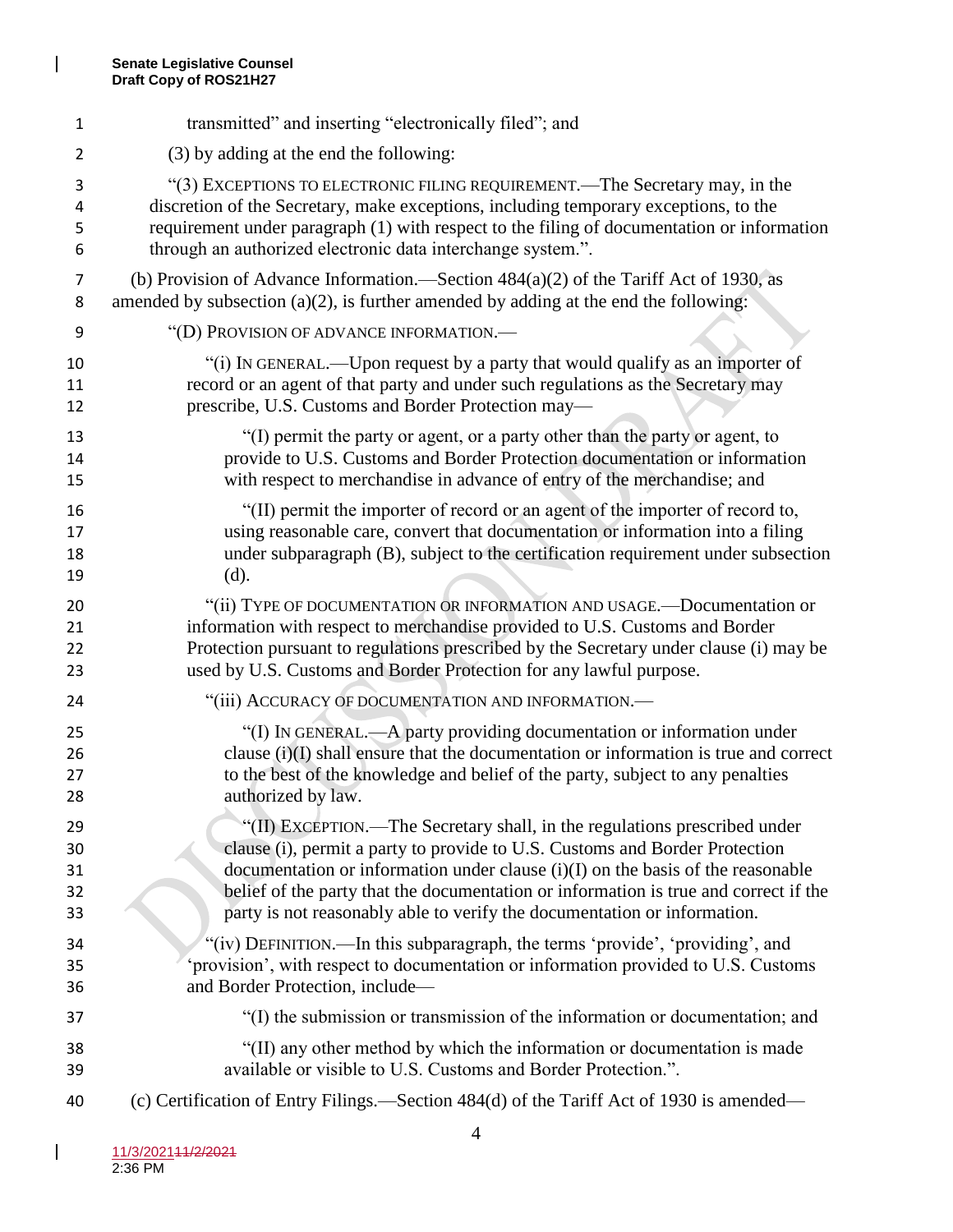$\mathsf I$ 

| 1  | (1) in the subsection heading, by striking "Signing" and inserting "Certification"; and          |
|----|--------------------------------------------------------------------------------------------------|
| 2  | $(2)$ in paragraph $(1)$ —                                                                       |
| 3  | (A) by striking "Entries shall be" and all that follows through "transmission of data"           |
| 4  | and inserting "Each filing under subsection $(a)(2)(B)$ ";                                       |
| 5  | (B) by striking "his agent" and inserting "an agent of the importer of record";                  |
| 6  | (C) by striking "his knowledge and belief" and inserting "the knowledge and belief               |
| 7  | of the importer of record or agent"; and                                                         |
| 8  | (D) by striking "The entry shall" and inserting "If exempt from electronic filing, the           |
| 9  | entry shall be signed by the importer of record or agent. The entry shall".                      |
| 10 | (d) Technical Amendments.—Section 484 of the Tariff Act of 1930, as amended by this              |
| 11 | section, is further amended—                                                                     |
| 12 | $(1)$ in subsection $(c)$ —                                                                      |
| 13 | (A) in the first sentence, by striking "The Customs Service" and inserting "U.S.                 |
| 14 | Customs and Border Protection"; and                                                              |
| 15 | (B) in the second sentence, by striking "officer of the Customs Service" and                     |
| 16 | inserting "employee of U.S. Customs and Border Protection";                                      |
| 17 | (2) by striking "Bureau of Customs and Border Protection" each place it appears and              |
| 18 | inserting "U.S. Customs and Border Protection"; and                                              |
| 19 | (3) by striking "the Customs Service" each place it appears and inserting "U.S. Customs          |
| 20 | and Border Protection".                                                                          |
| 21 | SEC. 103. USE OF MANDATORY ADVANCE                                                               |
| 22 | ELECTRONIC INFORMATION FOR CARGO.                                                                |
| 23 | Section 343 of the Customs Border Security Act of 2002 (19 U.S.C. 1415) is amended—              |
| 24 | $(1)$ in subsection $(a)(3)(F)$ , in the first sentence, by striking "shall be used exclusively" |
| 25 | and all that follows through "entry" and inserting "may be used for any lawful purpose, as       |
| 26 | determined by the Secretary"; and                                                                |
| 27 | (2) by striking "the Customs Service" each place it appears and inserting "U.S. Customs"         |
| 28 | and Border Protection".                                                                          |
| 29 | <b>SEC. 104. MODIFICATION OF REQUIREMENTS FOR</b>                                                |
| 30 | <b>SUBMISSION OF INFORMATION UNDER NATIONAL</b>                                                  |
| 31 | <b>CUSTOMS AUTOMATION PROGRAM.</b>                                                               |
| 32 | Section 411 of the Tariff Act of 1930 (19 U.S.C. 1411) is amended—                               |
| 33 | (1) in subsection (b), in the second sentence, by striking "submission" and inserting            |
| 34 | "submission, transmission, or otherwise making available or visible"; and                        |
| 35 | (2) by striking "the Customs Service" each place it appears and inserting "U.S. Customs          |
| 36 | and Border Protection".                                                                          |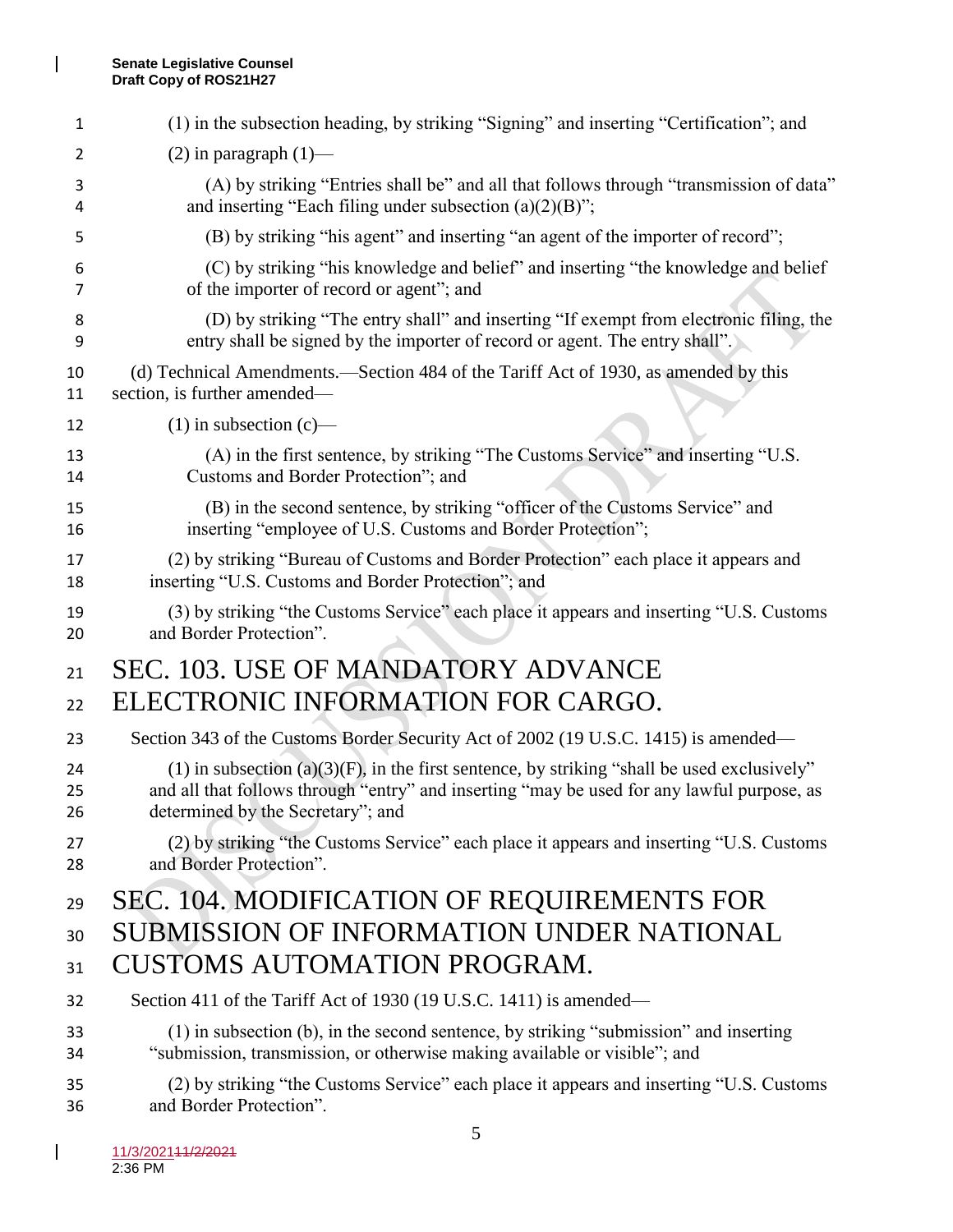# SEC. 105. EXPANSION OF RECORDKEEPING REQUIREMENTS RELATING TO IMPORTATION.

 Section 508(a) of the Tariff Act of 1930 (19 U.S.C. 1508(a)) is amended— (1) in paragraph (1)(B), by inserting ", directs, or facilitates" after "causes"; (2) in paragraph (2), by striking "; or" and inserting a semicolon; 6 (3) in paragraph  $(3)$ — (A) by striking "person whose" and inserting the following: "person—  $"({\rm A})$  whose"; (B) by striking the semicolon and inserting "; or"; and (C) by adding at the end the following: "(B) that submits, transmits, or otherwise makes available or visible to U.S. Customs and Border Protection documentation or information under the customs and trade laws of the United States (as defined in section 2 of the Trade Facilitation and Trade 14 Enforcement Act of 2015 (19 U.S.C. 4301)); or"; (4) by inserting after paragraph (3) the following: "(4) person that owns or operates a commercial or marketing platform or marketplace, through which merchandise imported into the United States is offered for sale or purchase in the United States;"; and (5) in the flush text following paragraph (4), as so inserted, in subparagraph (A), by striking "this Act" and inserting "the customs and trade laws of the United States". 21 SEC. 106. EXPANSION OF AUTHORITY OF U.S. 22 CUSTOMS AND BORDER PROTECTION TO OBTAIN INFORMATION RELATING TO IMPORTATION AND TRADE ENFORCEMENT. (a) In General.—Section 509(a) of the Tariff Act of 1930 (19 U.S.C. 1509(a)) is amended— (1) in the matter preceding paragraph (1), by striking "the laws" and all that follows through "charge)" and inserting the following: "the customs and trade laws of the United 28 States (as defined in section 2 of the Trade Facilitation and Trade Enforcement Act of 2015 (19 U.S.C. 4301)) administered by U.S. Customs and Border Protection or U.S. Immigration and Customs Enforcement, the Secretary"; 31 (2) in paragraph  $(1)$ — (A) in the matter preceding subparagraph (A), by striking "except that" and inserting "and"; (B) in subparagraph (A), by striking "by law" and all that follows through "Customs Service within" and inserting the following: "to be kept under section 508, the record shall be provided to the agency demanding the record within"; and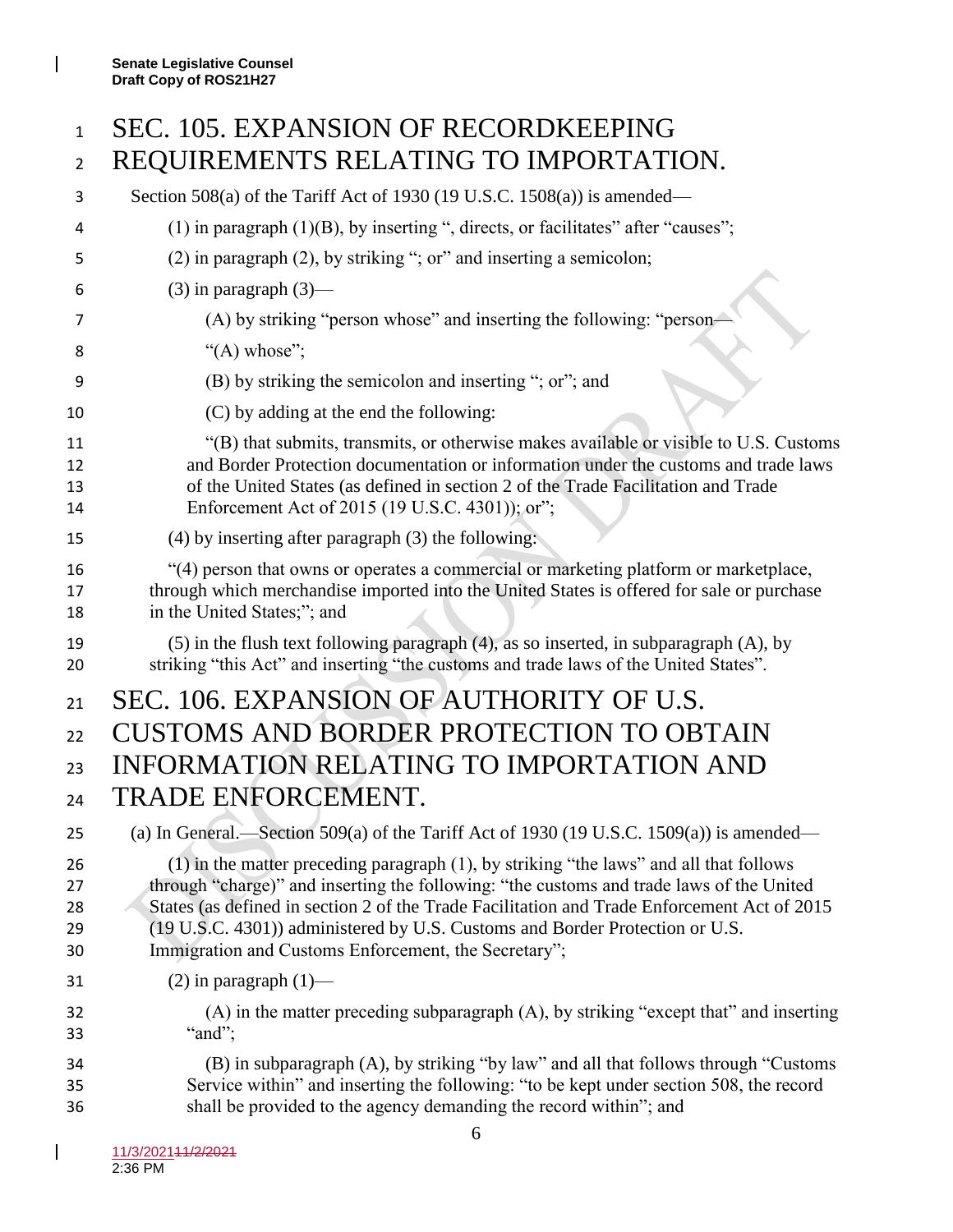$\mathsf I$ 

| 1<br>2                                 | (C) in subparagraph (B), by striking "the demand" and all that follows and inserting<br>the following: "the demand to the best of the person's ability—                                                                                                                                                                                                                                                                                                                                                                                |
|----------------------------------------|----------------------------------------------------------------------------------------------------------------------------------------------------------------------------------------------------------------------------------------------------------------------------------------------------------------------------------------------------------------------------------------------------------------------------------------------------------------------------------------------------------------------------------------|
| 3                                      | "(i) the person may be subject to penalty under subsection (g); and                                                                                                                                                                                                                                                                                                                                                                                                                                                                    |
| 4<br>5                                 | "(ii) U.S. Customs and Border Protection may use an inference that is adverse<br>to the interests of the person in—                                                                                                                                                                                                                                                                                                                                                                                                                    |
| 6                                      | "(I) ascertaining the correctness of any entry;                                                                                                                                                                                                                                                                                                                                                                                                                                                                                        |
| 7                                      | "(II) determining the liability of any person for-                                                                                                                                                                                                                                                                                                                                                                                                                                                                                     |
| 8                                      | "(aa) fines and penalties; and                                                                                                                                                                                                                                                                                                                                                                                                                                                                                                         |
| 9                                      | "(bb) duty, fees, and taxes that may be due to the United States; and                                                                                                                                                                                                                                                                                                                                                                                                                                                                  |
| 10                                     | "(III) promoting compliance with the laws of the United States;"; and                                                                                                                                                                                                                                                                                                                                                                                                                                                                  |
| 11                                     | $(3)$ in paragraph $(2)(A)$ —                                                                                                                                                                                                                                                                                                                                                                                                                                                                                                          |
| 12<br>13                               | (A) by redesignating clauses (ii), (iii), and (iv) as clauses (iii), (iv), and (v),<br>respectively, and by moving such clauses, as so redesignated, 2 ems to the left;                                                                                                                                                                                                                                                                                                                                                                |
| 14<br>15                               | (B) by striking "(A) the person who-" and all that follows through "Act)," and<br>inserting the following:                                                                                                                                                                                                                                                                                                                                                                                                                             |
| 16<br>17<br>18                         | " $(A)(i)$ a person that imported, or knowingly caused to be imported, merchandise<br>into the customs territory of the United States, or participated in, facilitated, or was<br>otherwise connected or related to the importation of merchandise,                                                                                                                                                                                                                                                                                    |
| 19<br>20<br>21                         | "(ii) a vehicle producer whose good is subject to a claim of preferential tariff<br>treatment under the USMCA (as defined in section 3 of the United States-Mexico-<br>Canada Agreement Implementation Act (19 U.S.C. 4502)),";                                                                                                                                                                                                                                                                                                        |
| 22<br>23                               | (C) in clause (iii), as redesignated by subparagraph (A), by inserting "a person that"<br>before "exported merchandise";                                                                                                                                                                                                                                                                                                                                                                                                               |
| 24                                     | (D) in clause (iv), as so redesignated—                                                                                                                                                                                                                                                                                                                                                                                                                                                                                                |
| 25                                     | (i) by inserting "a person that" before "transported"; and                                                                                                                                                                                                                                                                                                                                                                                                                                                                             |
| 26                                     | (ii) by striking "storage, or" and inserting "storage;";                                                                                                                                                                                                                                                                                                                                                                                                                                                                               |
| 27                                     | (E) in clause (v), as so redesignated-                                                                                                                                                                                                                                                                                                                                                                                                                                                                                                 |
| 28                                     | (i) by inserting "a person that" before "filed"; and                                                                                                                                                                                                                                                                                                                                                                                                                                                                                   |
| 29<br>30<br>31<br>32<br>33<br>34<br>35 | (ii) by striking "the Customs Service;" and inserting the following: "U.S.<br>Customs and Border Protection, or submitted, transmitted, or otherwise made<br>available or visible to U.S. Customs and Border Protection documentation or<br>information under the customs and trade laws of the United States (as defined in<br>section 2 of the Trade Facilitation and Trade Enforcement Act of 2015 (19 U.S.C.<br>4301)) administered by U.S. Customs and Border Protection or U.S. Immigration<br>and Customs Enforcement, or"; and |
| 36                                     | (F) by adding at the end the following:                                                                                                                                                                                                                                                                                                                                                                                                                                                                                                |
| 37                                     | " $(v)$ a person that owns or operates a commercial or marketing platform or                                                                                                                                                                                                                                                                                                                                                                                                                                                           |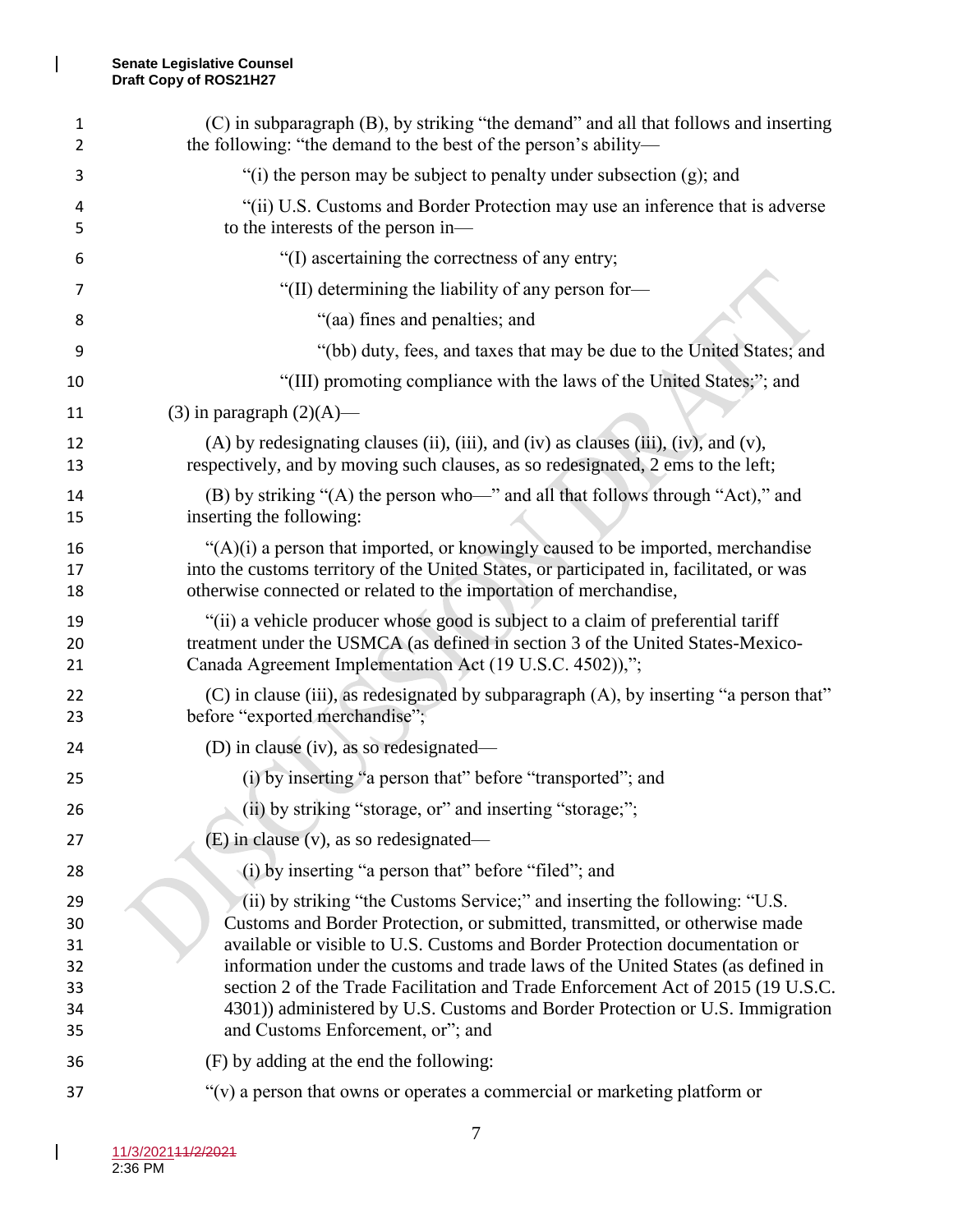marketplace through which merchandise imported into the United States is offered for sale or purchase in the United States;". (b) Definition of Records.—Section 509(d)(1)(A) of the Tariff Act of 1930 (19 U.S.C. 4 1509(d)(1)(A)) is amended— (1) in clause (i), by striking "; or" and inserting a semicolon; (2) in clause (ii), by striking the period at the end and inserting "; or"; and (3) by adding at the end the following: "(iii) that pertain to nonpayment of all or a portion of any lawful duties, taxes, or fees that may be due to the United States.". (c) Identification of Records and Information.—Section 509(e) of the Tariff Act of 1930 (19 U.S.C. 1509(e)) is amended to read as follows: "(e) Identification of Records and Information.—The Commissioner of U.S. Customs and Border Protection shall prescribe regulations identifying the records and information required to 14 be maintained and produced under subsection  $(a)(1)(A)$ .". (d) Definition of Information.—Section 509(g)(1) of the Tariff Act of 1930 (19 U.S.C. 16 1509(g)(1)) is amended by striking "subsection (a)(1)(A)" and inserting "section 508". (e) Technical Amendments.—Section 509 of the Tariff Act of 1930, as amended by this section, is further amended by striking "the Customs Service" each place it appears and inserting "U.S. Customs and Border Protection". SEC. 107. EXAMINATION AND TESTING OF MERCHANDISE THAT INFRINGES INTELLECTUAL PROPERTY RIGHTS. (a) Expansion of Information That May Be Provided.—Section 628A of the Tariff Act of 1930 (19 U.S.C. 1628a(a)) is amended— (1) in the section heading, by striking "exchange of information related to trade enforcement" and inserting "examination and testing of merchandise that infringes intellectual property rights"; (2) in the matter preceding paragraph (1), by inserting after "and testing" the following: ", may provide to the person"; 30 (3) in paragraph  $(1)$ — (A) by striking "shall provide to the person"; and (B) by striking "; and" and inserting a semicolon; 33 (4) in paragraph  $(2)$ — (A) by striking "may" and all that follows through "the person" and inserting "subject to any applicable bonding requirements,"; and (B) by striking the period at the end and inserting "; and"; and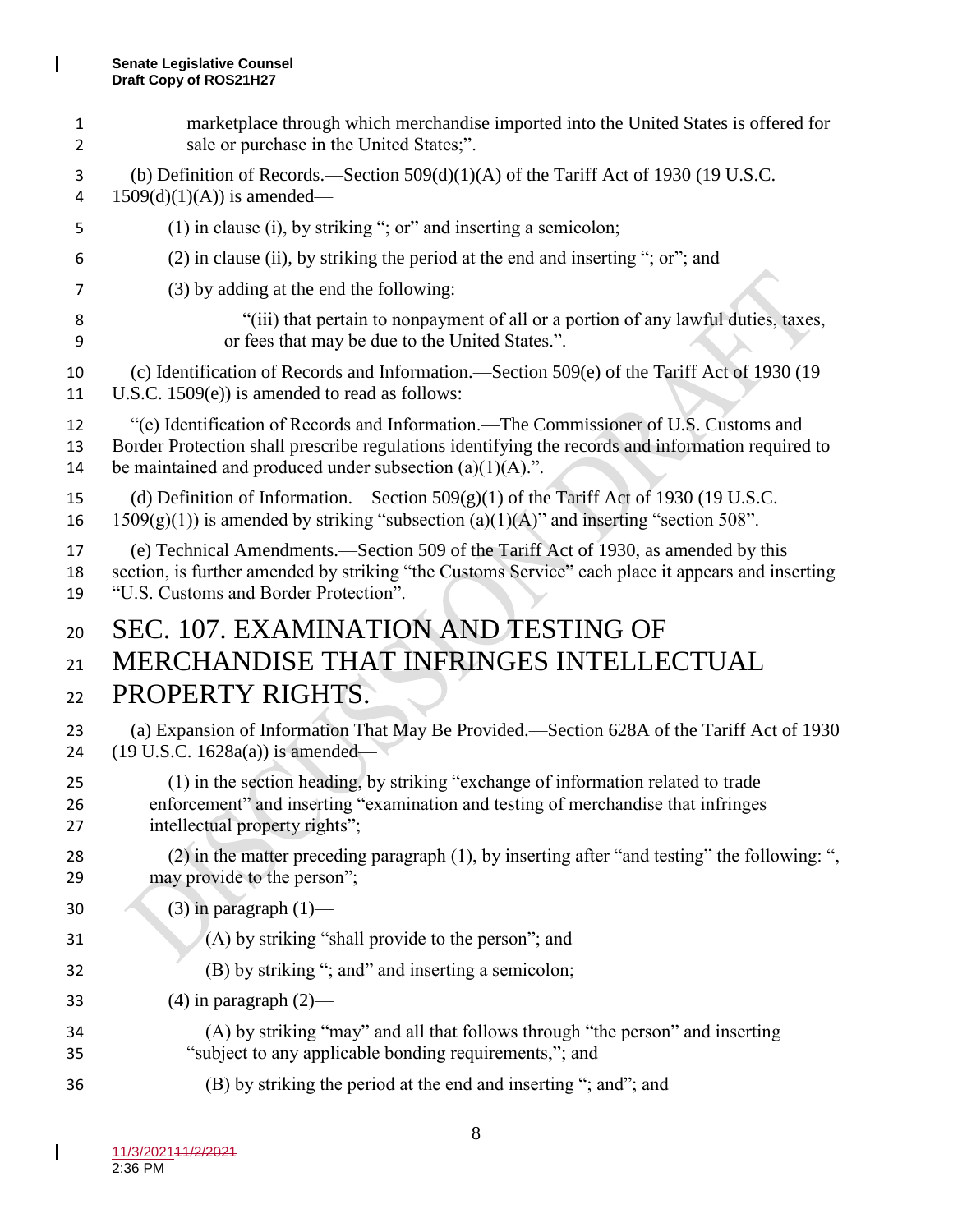| 1                     | (5) by adding at the end the following:                                                                                                                                                                                                                                                                                                                                                                                      |
|-----------------------|------------------------------------------------------------------------------------------------------------------------------------------------------------------------------------------------------------------------------------------------------------------------------------------------------------------------------------------------------------------------------------------------------------------------------|
| 2<br>3<br>4<br>5<br>6 | "(3) nonpublic information that has been provided to, or shared with, U.S. Customs and<br>Border Protection about the merchandise generated by an online marketplace or other<br>similar market platform, an express consignment operator, a freight forwarder, or any other<br>entity that plays a role in the sale or importation, or facilitation of the sale or importation, of<br>merchandise into the United States.". |
| 7<br>8                | (b) Sharing of Importation Data Related to Trade Enforcement.—The Tariff Act of 1930 (19<br>U.S.C. 1304 et seq.) is amended by inserting after section 628A the following:                                                                                                                                                                                                                                                   |
| 9                     | "SEC. 628B. EXCHANGE OF SHIPMENT INFORMATION                                                                                                                                                                                                                                                                                                                                                                                 |
| 10                    | RELATED TO TRADE ENFORCEMENT.                                                                                                                                                                                                                                                                                                                                                                                                |
| 11<br>12<br>13<br>14  | "(a) In General.—Subject to subsection (c), and pursuant to regulations prescribed by the<br>Secretary of the Treasury, the Commissioner of U.S. Customs and Border Protection may<br>provide information about a shipment to a person described in subsection (b) if the<br>Commissioner determines that-                                                                                                                   |
| 15<br>16              | "(1) the shipment is being imported into the United States in violation of section $526(e)$<br>of this Act or section 602, $1201(a)(2)$ , or $1201(b)(1)$ of title 17, United States Code; or                                                                                                                                                                                                                                |
| 17<br>18<br>19<br>20  | "(2) sharing of information with respect to the shipment with a person described in<br>subsection (b) would ensure that there is compliance with the customs and trade laws of the<br>United States (as defined in section 2 of the Trade Facilitation and Trade Enforcement Act<br>of 2015 (19 U.S.C. 4301)).                                                                                                               |
| 21<br>22              | "(b) Person Described.—A person described in this subsection, with respect to a shipment<br>described in subsection (a), is—                                                                                                                                                                                                                                                                                                 |
| 23                    | "(1) a person described in section $628A(b)$ ;                                                                                                                                                                                                                                                                                                                                                                               |
| 24<br>25              | "(2) an online marketplace or other platform that facilitates the importation of<br>merchandise into the United States or the sale of imported merchandise in the United States;                                                                                                                                                                                                                                             |
| 26                    | "(3) an express consignment operator;                                                                                                                                                                                                                                                                                                                                                                                        |
| 27                    | "(4) a freight forwarder; or                                                                                                                                                                                                                                                                                                                                                                                                 |
| 28<br>29              | "(5) any other entity that plays a role in the sale or importation, or facilitation of the sale<br>or importation, of merchandise into the United States.                                                                                                                                                                                                                                                                    |
| 30<br>31<br>32        | "(c) Exception.—The Commissioner may not provide information under subsection (a) to a<br>person if providing that information would compromise an ongoing law enforcement<br>investigation or national security.".                                                                                                                                                                                                          |
| 33                    | TITLE II—STRENGTHENING ENFORCEMENT                                                                                                                                                                                                                                                                                                                                                                                           |
| 34                    | <b>AUTHORITIES</b>                                                                                                                                                                                                                                                                                                                                                                                                           |
| 35                    | SEC. 201. TREATMENT OF IMPORTATIONS INVOLVING                                                                                                                                                                                                                                                                                                                                                                                |
| 36                    | SUSPENDED OR DEBARRED PERSONS.                                                                                                                                                                                                                                                                                                                                                                                               |
| 37                    | (a) Importer of Record Program.—Section 114(b) of the Trade Facilitation and Trade                                                                                                                                                                                                                                                                                                                                           |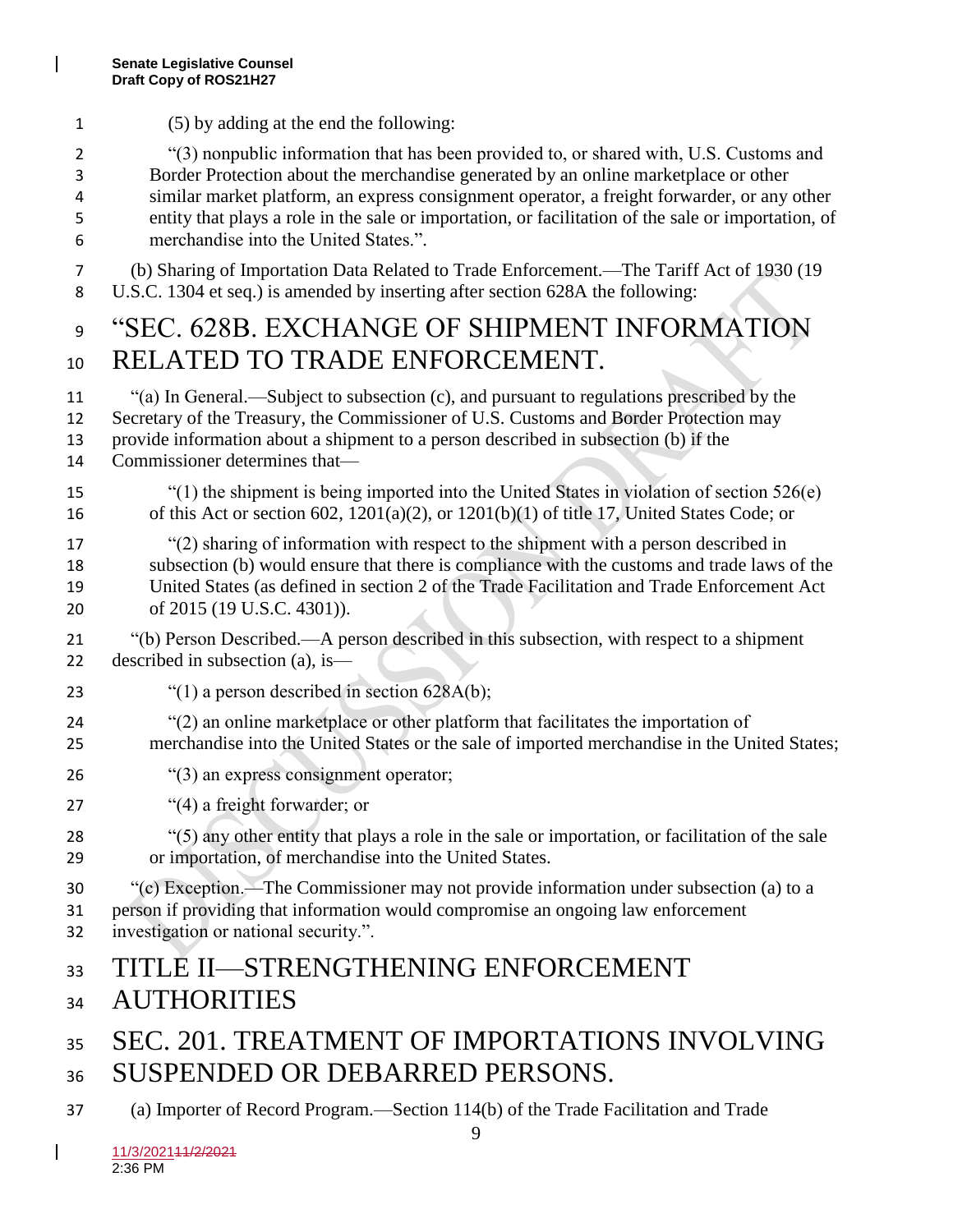Enforcement Act of 2015 (19 U.S.C. 4320(b)) is amended— 2 (1) in paragraph (4), by striking "; and" and inserting a semicolon; (2) in paragraph (5), by striking the period at the end and inserting "; and"; and (3) by adding at the end the following: "(6) takes measures to exclude persons that are suspended or debarred from doing business with the Federal Government and on the System for Award Management exclusions list described in section 9.404(b) of title 48, Code of Federal Regulations, and subpart E of part 180 of title 2, Code of Federal Regulations, or any successor to that list, from participating in the importer of record program for the duration of their suspension or debarment and inclusion on that list.". (b) Administrative Exception for Importation Involving Suspended or Debarred Persons.— Section 321 of the Tariff Act of 1930 (19 U.S.C. 1321), as amended by section 101, is further amended by adding at the end the following: "(d) Importations Involving Suspended or Debarred Persons.—The Secretary of the Treasury is authorized to prescribe regulations to make exceptions to any exemption provided for under subsection (a) for any merchandise the importation of which is caused or facilitated by a person suspended or debarred from doing business with the Federal Government and on the System for Award Management exclusions list described in section 9.404(b) of title 48, Code of Federal Regulations, and subpart E of part 180 of title 2, Code of Federal Regulations, or any successor to that list.". (c) Entry Under Regulations.—Section 498(a)(1) of the Tariff Act of 1930 (19U.S.C.  $1498(a)(1)$  is amended— (1) in subparagraph (A), by striking ", but not more than \$2,500; or" and inserting a semicolon; 25 (2) in subparagraph  $(B)$ , by striking the semicolon and inserting "; or"; and (3) by adding at the end the following: "(C) the importation is caused or facilitated by a person suspended or debarred from doing business with the Federal Government and on the System for Award Management exclusions list described in section 9.404(b) of title 48, Code of Federal Regulations, and subpart E of part 180 of title 2, Code of Federal Regulations, or any successor to that list;". SEC. 202. SEIZURE AND FORFEITURE AND 33 DISPOSITION OF, AND EXPANDED LIABILITY FOR, 34 MERCHANDISE BEARING A COUNTERFEIT MARK OR INFRINGING A COPYRIGHT. (a) Seizure and Forfeiture and Disposition.—Section 526(e) of the Tariff Act of 1930 (19 U.S.C. 1526(e)) is amended to read as follows: "(e) Seizure and Forfeiture and Disposition of Merchandise Bearing a Counterfeit Mark or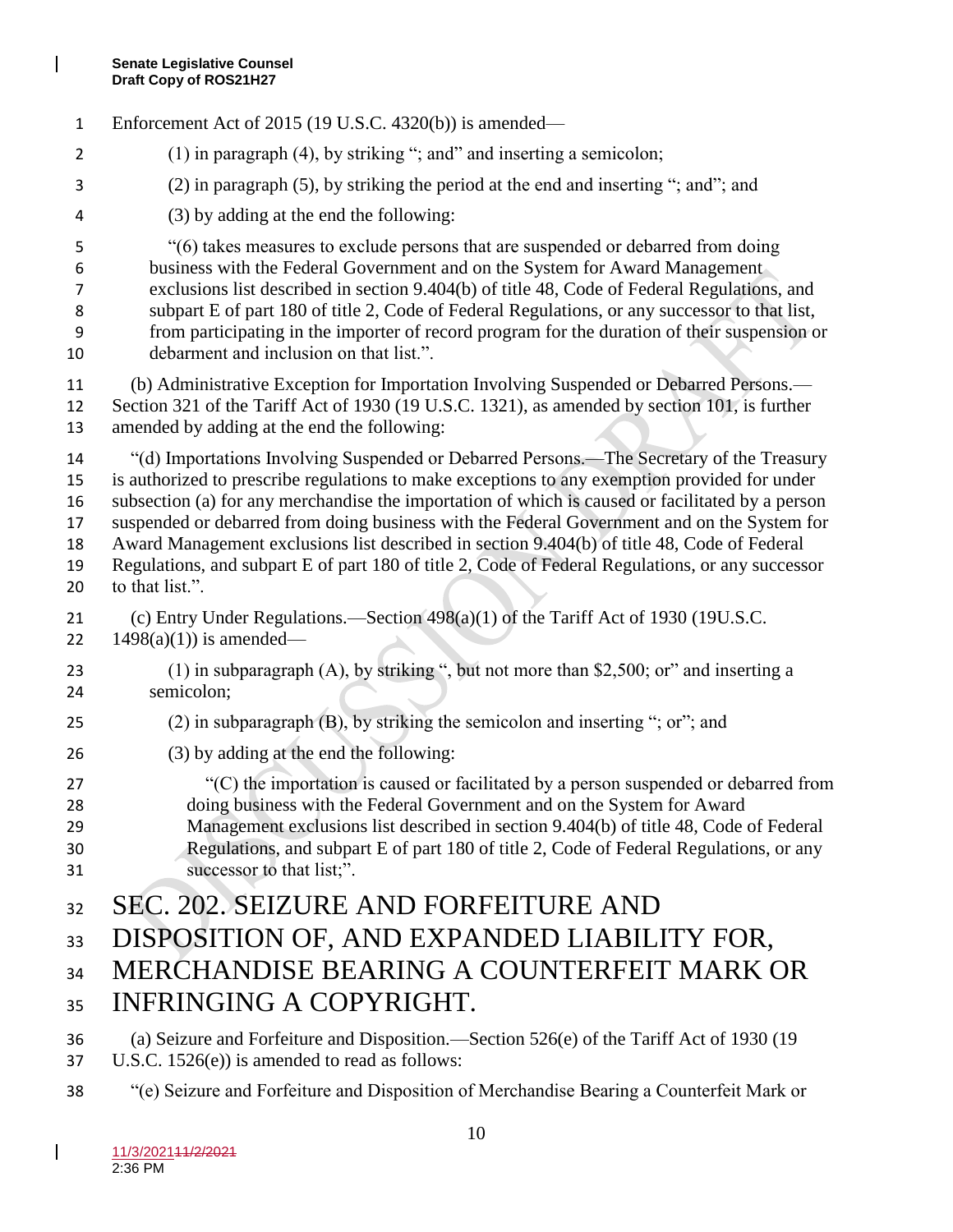$\mathbf{l}$ 

| 1  | Infringing a Copyright.—                                                                   |
|----|--------------------------------------------------------------------------------------------|
| 2  | "(1) IMPORTED MERCHANDISE.—In the case of merchandise described in paragraph $(2)$ —       |
| 3  | "(A) such merchandise shall be seized or otherwise interdicted pursuant to such            |
| 4  | regulations as the Secretary shall prescribe; and                                          |
| 5  | "(B) in the absence of the written consent of the owner of the mark or copyright           |
| 6  | being infringed—                                                                           |
| 7  | "(i) such merchandise shall be summarily forfeited for violations of the                   |
| 8  | customs laws; and                                                                          |
| 9  | "(ii) title to such merchandise shall vest immediately in the United States.               |
| 10 | "(2) MERCHANDISE DESCRIBED.—Merchandise described in this paragraph is—                    |
| 11 | "(A) merchandise bearing a counterfeit mark that is—                                       |
| 12 | "(i) imported into the United States in violation of the provisions of section 42          |
| 13 | of the Lanham Act (15 U.S.C. 1124); or                                                     |
| 14 | "(ii) exported or sent from the United States or attempted to be exported or sent          |
| 15 | from the United States; or                                                                 |
| 16 | "(B) merchandise that is imported into or exported from the United States in               |
| 17 | violation of section 602 of title 17, United States Code.                                  |
| 18 | "(3) NOTICE OF INTERDICTION.—Upon interdiction of merchandise under paragraph (1),         |
| 19 | the Secretary shall, subject to such regulations as the Secretary shall prescribe, provide |
| 20 | notice to the owner of the mark or copyright being infringed and to such other persons as  |
| 21 | the Secretary considers appropriate.                                                       |
| 22 | "(4) DISPOSITION OF MERCHANDISE.—After forfeiture of merchandise under paragraph           |
| 23 | $(1)$ —                                                                                    |
| 24 | "(A) the Secretary shall destroy the merchandise; or                                       |
| 25 | "(B) if the merchandise is not unsafe or a hazard to health, and the Secretary has the     |
| 26 | consent of the trademark owner, the Secretary may obliterate the mark where feasible       |
| 27 | and dispose of the merchandise—                                                            |
| 28 | "(i) by delivery to such Federal, State, and local government agencies as in the           |
| 29 | opinion of the Secretary have a need for such merchandise;                                 |
| 30 | "(ii) by gift to such eleemosynary institutions as in the opinion of the Secretary         |
| 31 | have a need for such merchandise; or                                                       |
| 32 | "(iii) more than 90 days after the date of forfeiture, by sale by U.S. Customs             |
| 33 | and Border Protection at public auction under such regulations as the Secretary            |
| 34 | prescribes, except that before making any such sale the Secretary shall determine          |
| 35 | that no Federal, State, or local government agency or eleemosynary institution has         |
| 36 | established a need for such merchandise under clause (i) or (ii).                          |
| 37 | "(5) DEFINITION.—In this subsection:                                                       |
| 38 | "(A) COUNTERFEIT MARK.—The term 'counterfeit mark' means a mark that is                    |

 $\mathsf I$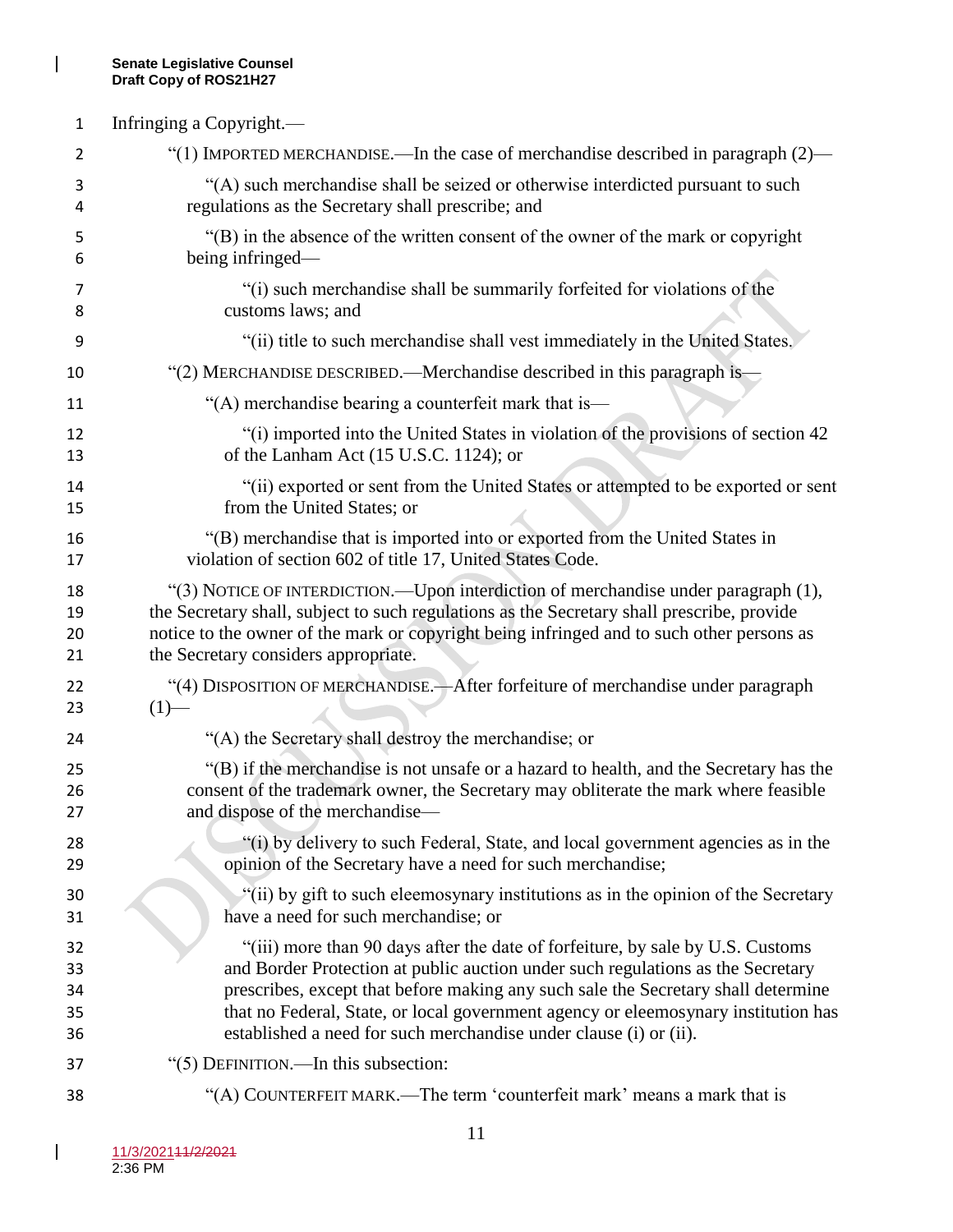| 1              | counterfeit within the meaning of section 45 of the Lanham Act (15 U.S.C. 1127).             |
|----------------|----------------------------------------------------------------------------------------------|
| $\overline{2}$ | "(B) LANHAM ACT.—The term 'Lanham Act' means the Act entitled 'An Act to                     |
| 3              | provide for the registration and protection of trademarks used in commerce, to carry         |
| 4              | out the provisions of certain international conventions, and for other purposes',            |
| 5              | approved July 5, 1946 (commonly known as the 'Trademark Act of 1946' or the                  |
| 6              | 'Lanham Act') (15 U.S.C. 1051 et seq.).                                                      |
| 7              | "(C) MARK.—The term 'mark' has the meaning given that term in section 45 of the              |
| 8              | Lanham Act (15 U.S.C. 1127).".                                                               |
| 9              | (b) Expansion of Liability for Importing Merchandise Bearing a Counterfeit Mark or           |
| 10             | Infringing a Copyright.—Section 526(f) of the Tariff Act of 1930 (19 U.S.C. 1526(f)) is      |
| 11             | amended-                                                                                     |
| 12             | (1) in paragraph (1), by striking "aids or abets" and all that follows through "subsection"  |
| 13             | (e)" and inserting "is in any way concerned in any unlawful activity described in subsection |
| 14             | $(e)$ ";                                                                                     |
| 15             | (2) in paragraph (2), by striking "such seizure" and inserting "seizure or interdiction      |
| 16             | under subsection (e)";                                                                       |
| 17             | (3) in paragraph (3), by striking "second seizure" and inserting "second seizure or          |
| 18             | interdiction under subsection $(e)$ ,"; and                                                  |
| 19             | (4) in paragraph (4), by striking "the Customs Service" and inserting "U.S. Customs and      |
| 20             | Border Protection".                                                                          |
| 21             | SEC. 203. STREAMLINED DISPOSITION OF                                                         |
| 22             | <b>MERCHANDISE SUBJECT TO ADMINISTRATIVE</b>                                                 |
| 23             | <b>EXEMPTIONS.</b>                                                                           |
| 24             | (a) In General.—Section 499 of the Tariff Act of 1930 (19 U.S.C. 1499) is amended by adding  |
| 25             | at the end the following:                                                                    |
| 26             | "(d) Special Rules for Merchandise Subject to Administrative Exemptions.—                    |
| 27             | "(1) IN GENERAL.—In the case of detained merchandise subject to an administrative            |
| 28             | exemption under section $321(a)(2)(C)$ , the following shall apply:                          |
| 29             | "(A) U.S. Customs and Border Protection shall provide notice under subsection                |
| 30             | $(c)(2)$ to each party that appears to have an interest in the merchandise, based on         |
| 31             | information reasonably available to U.S. Customs and Border Protection, in such form         |
| 32             | and manner as the Secretary shall by regulation prescribe.                                   |
| 33             | "(B) The notice required under subsection $(c)(2)$ shall include, in addition to the         |
| 34             | information required by subparagraphs (A) through (E) of that subsection, notice that        |
| 35             | the party may voluntarily abandon the merchandise.                                           |
| 36             | "(C) If U.S. Customs and Border Protection does not receive a response to the notice         |
| 37             | under subsection $(c)(2)$ from a party by the date that is 15 days after the date of the     |
| 38             | notice-                                                                                      |

 $\mathbf{l}$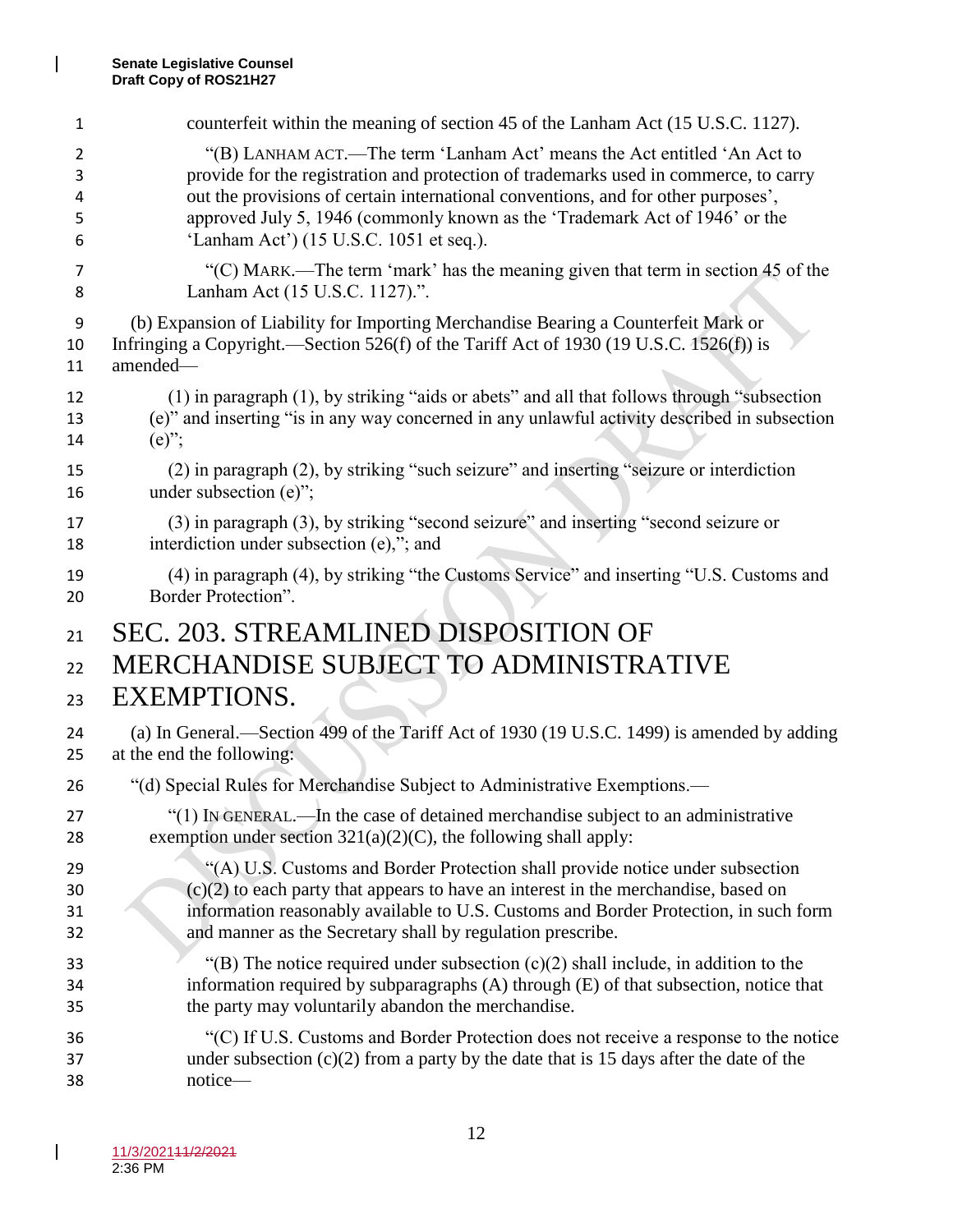| 1  | "(i) the merchandise shall be deemed abandoned;                                             |
|----|---------------------------------------------------------------------------------------------|
| 2  | "(ii) title to the merchandise shall be vested in the United States; and                    |
| 3  | "(iii) the merchandise shall be disposed of in accordance with law.                         |
| 4  | "(2) NONAPPLICABILITY OF PROVISION RELATING TO FAILURE TO MAKE DETERMINATION.—              |
| 5  | Subsection $(c)(5)$ does not apply with respect to detained merchandise subject to an       |
| 6  | administrative exemption under section $321(a)(2)(C)$ .".                                   |
| 7  | (b) Technical Amendments.—Section 499 of the Tariff Act of 1930 (19 U.S.C. 1499) is         |
| 8  | amended-                                                                                    |
| 9  | $(1)$ in subsection $(b)$ —                                                                 |
| 10 | (A) in paragraph (1), by striking "Customs Service laboratories" and inserting              |
| 11 | "laboratories of U.S. Customs and Border Protection"                                        |
| 12 | (B) in paragraph (3), by striking "a Customs Service laboratory" and inserting "a           |
| 13 | laboratory of U.S. Customs and Border Protection";                                          |
| 14 | (2) by striking "The Customs Service" each place it appears and inserting "U.S. Customs     |
| 15 | and Border Protection";                                                                     |
| 16 | (3) by striking "the Customs Service" each place it appears and inserting "U.S. Customs     |
| 17 | and Border Protection"; and                                                                 |
| 18 | <b>SEC. 204. SUMMARY FORFEITURE OF CERTAIN</b>                                              |
| 19 | MERCHANDISE.                                                                                |
| 20 | (a) Merchandise Imported or Exported Contrary to Law.—Section 596 of the Tariff Act of      |
| 21 | 1930 (19 U.S.C. 1595a) is amended by adding at the end the following:                       |
| 22 | "(e) Summary Forfeiture.—The following merchandise may be summarily forfeited to the        |
| 23 | United States, subject to such regulations as the Secretary may prescribe:                  |
| 24 | "(1) Any merchandise-                                                                       |
| 25 | "(A) that is—                                                                               |
| 26 | "(i) subject to any restriction or prohibition on its importation under section 536         |
| 27 | or 801 of the Federal Food, Drug, and Cosmetic Act (21 U.S.C. 360mm and 381);               |
| 28 | and                                                                                         |
| 29 | $\mathcal{E}$ (ii) is not in compliance, as applicable, with the Federal Food and Drug      |
| 30 | Cosmetic Act (21 U.S.C. 301 et seq.) or section 351 or 361 of the Public Health             |
| 31 | Service Act (42 U.S.C. 262 and 264); and                                                    |
| 32 | "(B) seized under subsection $(c)(2)(A)$ .                                                  |
| 33 | "(2) Merchandise seized under subsection $(c)(2)(C)$ .".                                    |
| 34 | (b) Vessels, Vehicles, and Aircraft Used to Transport Merchandise Illegally.-Section 607 of |
| 35 | the Tariff Act of 1930 (19 U.S.C. 1607) is amended—                                         |
| 36 | (1) in subsection (a), in the flush text following paragraph (4), by inserting "subject to  |
| 37 | subsection (d)," before "the appropriate customs officer"; and                              |

 $\mathbf{l}$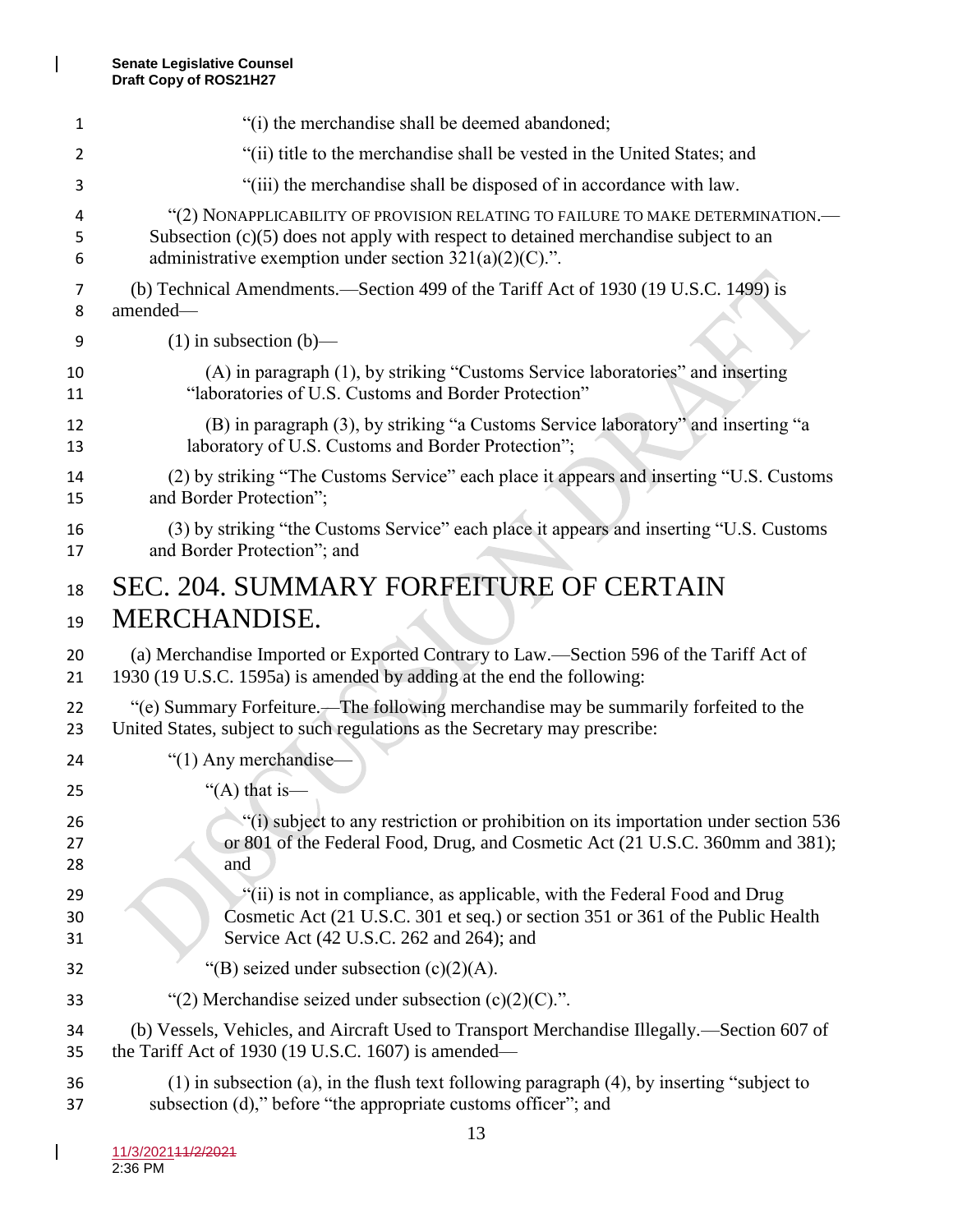$\begin{array}{c} \hline \end{array}$ 

| $\mathbf{1}$   | (2) by adding at the end the following:                                                              |
|----------------|------------------------------------------------------------------------------------------------------|
| 2              | "(d) Summary Forfeiture.—In the case of merchandise seized under section 526(e) or                   |
| 3              | $596(e)$ —                                                                                           |
| 4              | "(1) the provisions of subsection (a) shall not apply; and                                           |
| 5              | "(2) the merchandise may be summarily forfeited and title shall vest immediately in the              |
| 6              | United States pursuant to such regulations as the Secretary shall prescribe.".                       |
| $\overline{7}$ | SEC. 205. PROTESTS AGAINST DECISIONS OF U.S.                                                         |
| 8              | <b>CUSTOMS AND BORDER PROTECTION.</b>                                                                |
| 9              | (a) Certain Determinations of U.S. Customs and Border Protection Not Subject to                      |
| 10             | Administrative Protest.-                                                                             |
| 11             | (1) IN GENERAL.—Section 514 of the Tariff Act of 1930 (19 U.S.C. 1514) is amended—                   |
| 12             | (A) in subsection (a)(4), by striking "a determination appealable" and inserting "any                |
| 13             | exclusion of merchandise from entry or delivery or a demand for redelivery on the                    |
| 14             | basis of an order of the United States International Trade Commission issued";                       |
| 15             | (B) by amending subsection (b) to read as follows:                                                   |
| 16             | "(b) Finality Unless Appealed to Court of International Trade.—With respect to                       |
| 17             | determinations made under section 303 or title VII that are reviewable under section 516A, or        |
| 18             | determinations made under section 517 that are reviewable under section $517(g)$ , determinations    |
| 19             | of U.S. Customs and Border Protection are final and conclusive upon all persons (including the       |
| 20             | United States and any officer thereof) unless a civil action contesting a determination listed in    |
| 21             | section 516A(a) or made under section 517 is commenced in the United States Court of                 |
| 22             | International Trade, or review by a binational panel of a determination to which section             |
| 23             | $516A(g)(2)$ applies is commenced pursuant to section $516A(g)$ ."; and                              |
| 24             | (C) by striking "the Customs Service" each place it appears and inserting "U.S.                      |
| 25             | Customs and Border Protection".                                                                      |
| 26             | (2) CONFORMING AMENDMENT.—Section 517(h) of the Tariff Act of 1930 (19 U.S.C.                        |
| 27             | $1517(h)$ ) is amended-                                                                              |
| 28             | (A) by striking "No determination" and inserting the following:                                      |
| 29             | "(1) IN GENERAL.—Except as provided in paragraph (2), no determination"; and                         |
| 30             | (B) by adding at the end the following:                                                              |
| 31             | "(2) EXCEPTION.—Any liquidation or reliquidation of an entry in accordance with a                    |
| 32             | determination under subsection (c) or review under subsection (f), if applicable, is not             |
| 33             | subject to protest under section 514.".                                                              |
| 34             | (b) Electronic Notification.—Section $514(c)(3)$ of the Tariff Act of 1930 (19 U.S.C.                |
| 35             | $1514(c)(3)$ ) is amended, in the flush text following subparagraph (B), by inserting "or electronic |
| 36             | transmission" after "mailing".                                                                       |

37 SEC. 206. MODIFICATION OF STANDARDS AND

 $\overline{\phantom{a}}$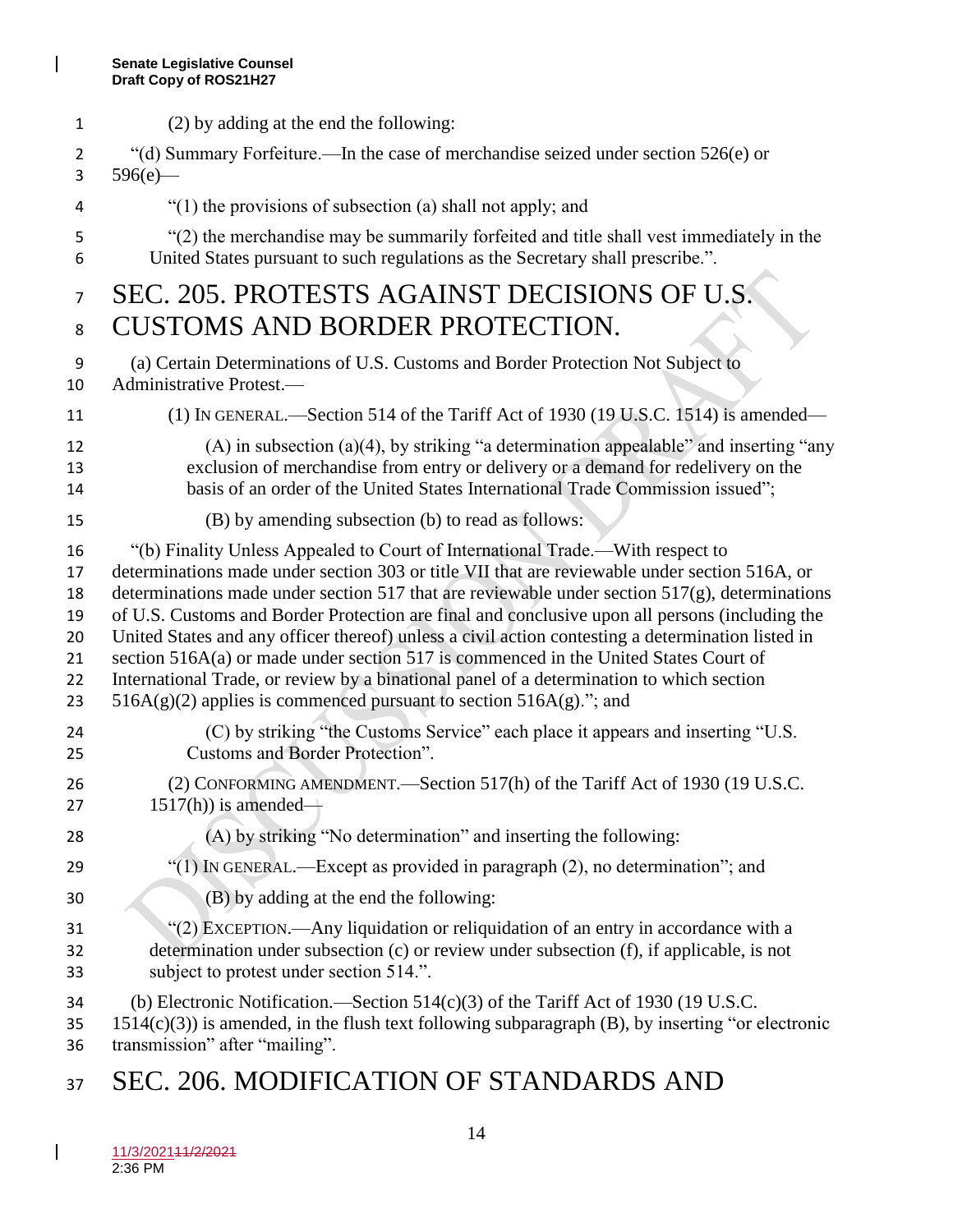$\begin{array}{c} \hline \end{array}$ 

### 1 PENALTIES FOR FRAUD AND NEGLIGENCE.

| 2<br>3                     | (a) Standards for Fraud and Negligence.—Section 592 of the Tariff Act of 1930 (19 U.S.C.<br>$1592$ ) is amended—                                                                                                                                                                                                                                                         |
|----------------------------|--------------------------------------------------------------------------------------------------------------------------------------------------------------------------------------------------------------------------------------------------------------------------------------------------------------------------------------------------------------------------|
| 4                          | (1) in the section heading, by striking ", gross negligence,"; and                                                                                                                                                                                                                                                                                                       |
| 5                          | $(2)$ in subsection $(a)$ —                                                                                                                                                                                                                                                                                                                                              |
| 6                          | $(A)$ in paragraph $(1)$ —                                                                                                                                                                                                                                                                                                                                               |
| 7                          | (i) in the matter preceding subparagraph $(A)$ , by striking ", gross negligence,";                                                                                                                                                                                                                                                                                      |
| 8                          | (ii) in subparagraph (A)(ii), by striking ", or" and inserting a semicolon;                                                                                                                                                                                                                                                                                              |
| 9<br>10                    | (iii) in subparagraph (B), by striking the period at the end and inserting "; or";<br>and                                                                                                                                                                                                                                                                                |
| 11                         | (iv) by adding at the end the following:                                                                                                                                                                                                                                                                                                                                 |
| 12<br>13                   | "(C) may direct or facilitate the entry or introduction of merchandise in violation of<br>subparagraph (A).";                                                                                                                                                                                                                                                            |
| 14                         | (B) by adding at the end the following:                                                                                                                                                                                                                                                                                                                                  |
| 15                         | "(3) STANDARDS FOR FRAUD AND NEGLIGENCE.-                                                                                                                                                                                                                                                                                                                                |
| 16<br>17<br>18<br>19<br>20 | "(A) FRAUD.—A violation of paragraph (1) is by fraud if the violation results from<br>an act (including the transmission of a statement or document to U.S. Customs and<br>Border Protection) or omission, done knowingly or with deliberate ignorance or<br>reckless disregard of the offender's obligations to act in accordance with applicable<br>provisions of law. |
| 21<br>22<br>23<br>24       | "(B) NEGLIGENCE.—A violation of paragraph (1) is by negligence if the violation<br>results from an act (including the transmission of a statement or document to U.S.<br>Customs and Border Protection) or omission done through the failure to exercise the<br>degree of reasonable care—                                                                               |
| 25<br>26                   | "(i) to ensure that statements made and information provided in connection<br>with the importation of merchandise are complete and accurate; or                                                                                                                                                                                                                          |
| 27<br>28<br>29<br>30       | "(ii) to perform any material act required by the customs and trade laws of the<br>United States (as defined in section 2 of the Trade Facilitation and Trade<br>Enforcement Act of 2015 (19 U.S.C. 4301)) or any regulation prescribed pursuant<br>to such laws.";                                                                                                      |
| 31                         | $(3)$ in subsection $(c)$ —                                                                                                                                                                                                                                                                                                                                              |
| 32                         | $(A)$ by striking paragraph $(2)$ ; and                                                                                                                                                                                                                                                                                                                                  |
| 33                         | (B) in paragraph (4)(B), by striking "or gross negligence"; and                                                                                                                                                                                                                                                                                                          |
| 34                         | $(4)$ in subsection (e)—                                                                                                                                                                                                                                                                                                                                                 |
| 35<br>36<br>37             | $(A)$ in the matter preceding paragraph $(1)$ , by inserting after "this section" the<br>following: ", without regard to whether U.S. Customs and Border Protection asserts<br>that the violation to which the penalty relates was done by fraud or negligence";                                                                                                         |

 $\overline{\phantom{a}}$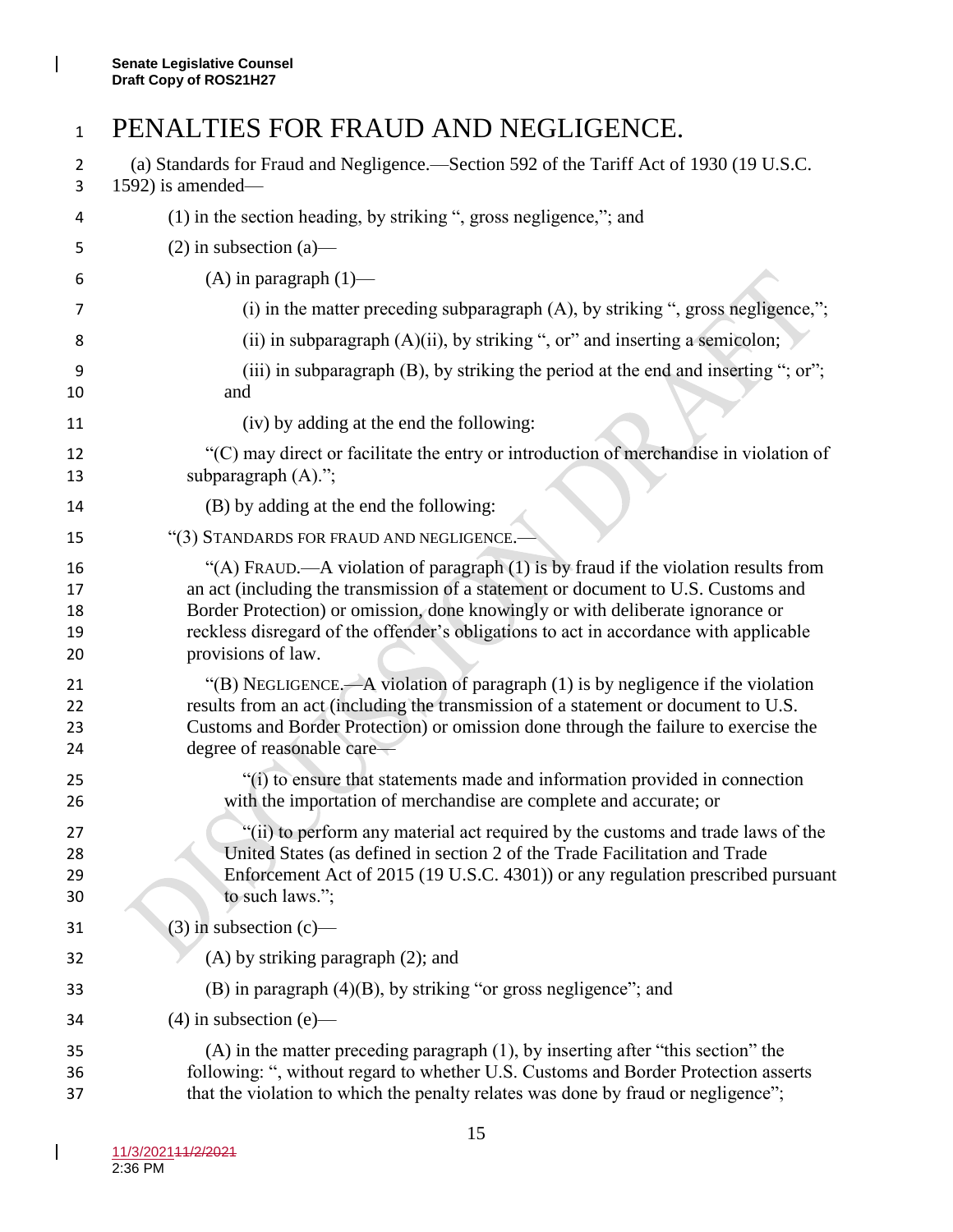$\mathbf{l}$ 

| 1                    | (B) by striking paragraph (3); and                                                                                                                                                                                                                                                                                    |
|----------------------|-----------------------------------------------------------------------------------------------------------------------------------------------------------------------------------------------------------------------------------------------------------------------------------------------------------------------|
| $\overline{2}$       | (C) by redesignating paragraph (4) as paragraph (3).                                                                                                                                                                                                                                                                  |
| 3<br>4               | (b) Penalty Procedures.—Section 592(b) of the Tariff Act of 1930 (19 U.S.C. 1592(b)) is<br>amended-                                                                                                                                                                                                                   |
| 5                    | $(1)$ in paragraph $(1)$ —                                                                                                                                                                                                                                                                                            |
| 6                    | $(A)$ in subparagraph $(A)$ —                                                                                                                                                                                                                                                                                         |
| 7                    | $(i)$ in clause $(ii)$ —                                                                                                                                                                                                                                                                                              |
| 8                    | (I) by striking ", or" and inserting a comma; and                                                                                                                                                                                                                                                                     |
| 9<br>10              | (II) by inserting before the semicolon the following: ", or the direction or<br>facilitation of the entry or introduction";                                                                                                                                                                                           |
| 11                   | (ii) in clause (v), by striking ", gross negligence,"; and                                                                                                                                                                                                                                                            |
| 12                   | (B) by amending subparagraph (B) to read as follows:                                                                                                                                                                                                                                                                  |
| 13                   | "(B) EXCEPTIONS.—                                                                                                                                                                                                                                                                                                     |
| 14<br>15             | "(i) IN GENERAL.—U.S. Customs and Border Protection is not required to issue<br>a notice under subparagraph (A) if—                                                                                                                                                                                                   |
| 16<br>17             | "(I) the importation with respect to which the violation of subsection (a)<br>occurs is noncommercial in nature, or                                                                                                                                                                                                   |
| 18<br>19             | "(II) the amount of the penalty in the penalty claim issued under paragraph<br>(2) is less than the amount specified in clause (ii).                                                                                                                                                                                  |
| 20                   | "(ii) AMOUNT SPECIFIED.—The amount specified in this clause is—                                                                                                                                                                                                                                                       |
| 21                   | "(I) $$500,000$ ; or                                                                                                                                                                                                                                                                                                  |
| 22                   | "(II) such higher amount as is established by the Secretary by regulation.";                                                                                                                                                                                                                                          |
| 23                   | $(2)$ by amending paragraph $(2)$ to read as follows:                                                                                                                                                                                                                                                                 |
| 24                   | "(2) PENALTY CLAIM.-                                                                                                                                                                                                                                                                                                  |
| 25<br>26<br>27<br>28 | "(A) DETERMINATION OF VIOLATIONS. - After considering representations, if any,<br>made by a person U.S. Customs and Border Protection has reasonable cause to believe<br>has violated subsection (a), U.S. Customs and Border Protection shall determine<br>whether any violation of subsection (a) has occurred.     |
| 29<br>30<br>31<br>32 | "(B) EFFECT OF NEGATIVE DETERMINATION.—If U.S. Customs and Border Protection<br>determines under subparagraph (A) that a person described in that subparagraph did<br>not violate subsection (a), U.S. Customs and Border Protection shall promptly issue a<br>written statement of the determination to that person. |
| 33                   | "(C) EFFECT OF AFFIRMATIVE DETERMINATION.—                                                                                                                                                                                                                                                                            |
| 34<br>35<br>36<br>37 | "(i) ISSUANCE OF PENALTY CLAIM.—If U.S. Customs and Border Protection<br>determines under subparagraph (A) that a person described in that subparagraph<br>violated subsection (a), U.S. Customs and Border Protection shall issue a written<br>penalty claim to that person.                                         |

 $\mathsf I$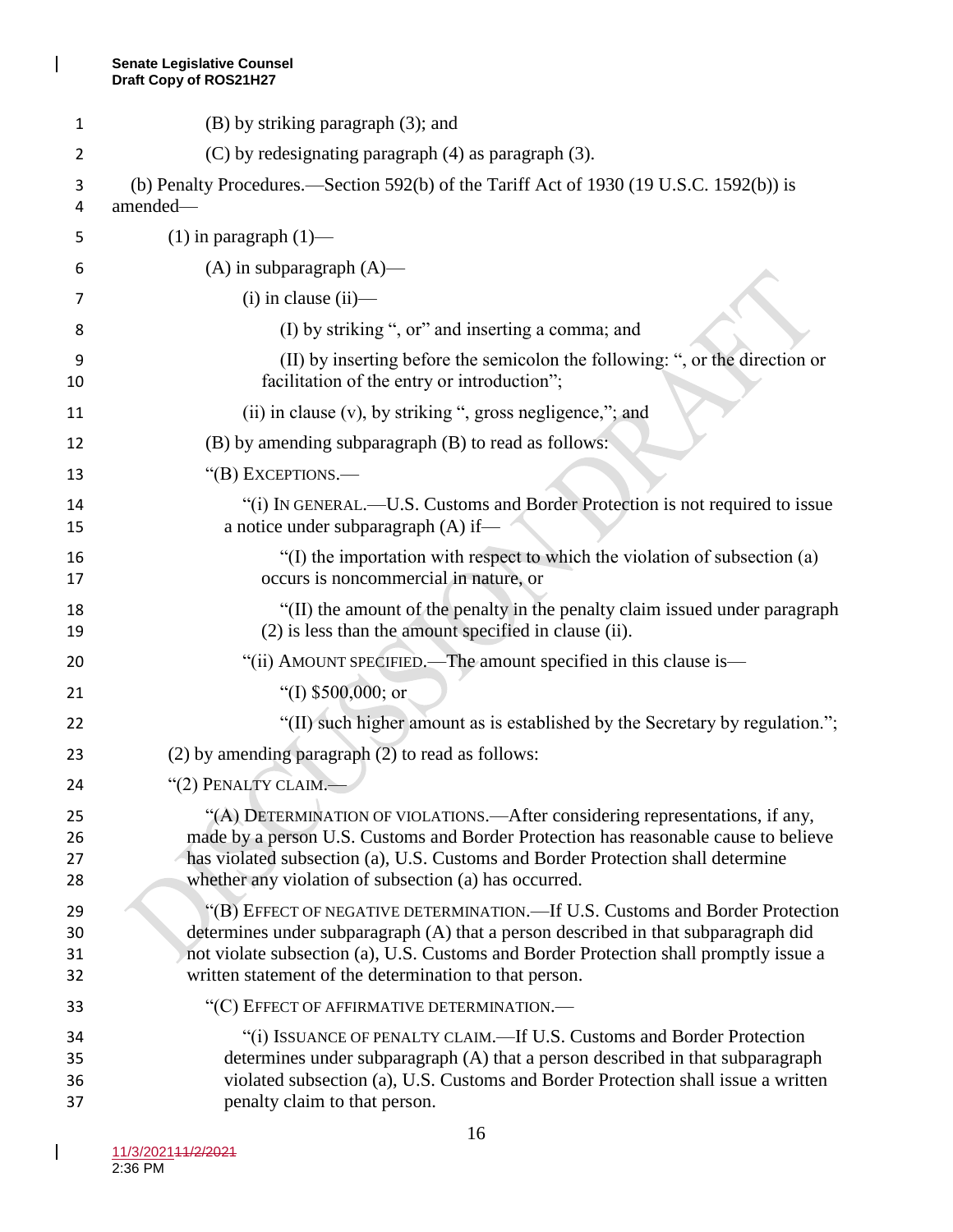$\mathbf{l}$ 

| 1  | "(ii) CONTENTS.—A written penalty claim issued under clause (i) with respect                   |
|----|------------------------------------------------------------------------------------------------|
| 2  | to a violation of subsection (a) shall specify—                                                |
| 3  | "(I) the information described in clauses (i) through (vi) of paragraph                        |
| 4  | $(1)(A)$ ; and                                                                                 |
| 5  | "(II) if a notice was issued under paragraph $(1)(A)$ with respect to the                      |
| 6  | violation, any changes to the information described in clauses (i) through (vi)                |
| 7  | of that paragraph.                                                                             |
| 8  | "(D) OPPORTUNITY TO MAKE REPRESENTATIONS.—                                                     |
| 9  | "(i) IN GENERAL.—Except as provided by clause (iii), a person to which U.S.                    |
| 10 | Customs and Border Protection issues a penalty claim under subparagraph (C)                    |
| 11 | shall have a reasonable opportunity under section 618 to make representations,                 |
| 12 | both oral and written, seeking remission or mitigation of the monetary penalty.                |
| 13 | "(ii) FINAL DETERMINATION.—At the conclusion of any proceeding under                           |
| 14 | section 618 described in clause (i), U.S. Customs and Border Protection shall                  |
| 15 | provide to the person to which U.S. Customs and Border Protection issued a                     |
| 16 | penalty claim a written statement (which may be issued electronically) that sets               |
| 17 | forth the final determination and the findings of fact and conclusions of law on               |
| 18 | which that determination is based.                                                             |
| 19 | "(iii) VIOLATIONS BY FRAUD.—A penalty for a violation of subsection (a) by                     |
| 20 | fraud may be enforced in the United States Court of International Trade without                |
| 21 | the issuance of a notice under paragraph $(1)(A)$ or an administrative proceeding              |
| 22 | under section 618.".                                                                           |
| 23 | (c) Technical Amendment.—Section 592 of the Tariff Act of 1930 (19 U.S.C. 1592), as            |
| 24 | amended by this subsection, is further amended by striking "the Customs Service" each place it |
| 25 | appears and inserting "U.S. Customs and Border Protection".                                    |
| 26 | SEC. 207. EXPANSION OF LIABILITY FOR CERTAIN                                                   |
| 27 | <b>VIOLATIONS OF CUSTOMS LAWS.</b>                                                             |
| 28 | (a) Arrival, Reporting, Entry, and Clearance Requirements.—Section 436 of the Tariff Act of    |
| 29 | 1930 (19 U.S.C. 1436) is amended—                                                              |
| 30 | $(1)$ in subsection (b), by inserting after "subsection (a)" the following: ", or any person   |
| 31 | who is directly or is in any way concerned in any unlawful act listed in subsection (a),";     |
| 32 | $(2)$ in subsection $(d)$ —                                                                    |
| 33 | (A) in the first sentence, by inserting after "aircraft pilot" the following: ", or any        |
| 34 | person who is directly or is in any way concerned in the improper reporting or entry,";        |
| 35 | and                                                                                            |
| 36 | (B) in the second sentence, by inserting after "pilot" the following: ", or any person         |
| 37 | directly or indirectly responsible for the controlled substance being in the                   |
| 38 | merchandise,".                                                                                 |
| 39 | (b) Aiding Unlawful Importation and Exportation.—Section 596 of the Tariff Act of 1930 (19     |

 $\mathsf I$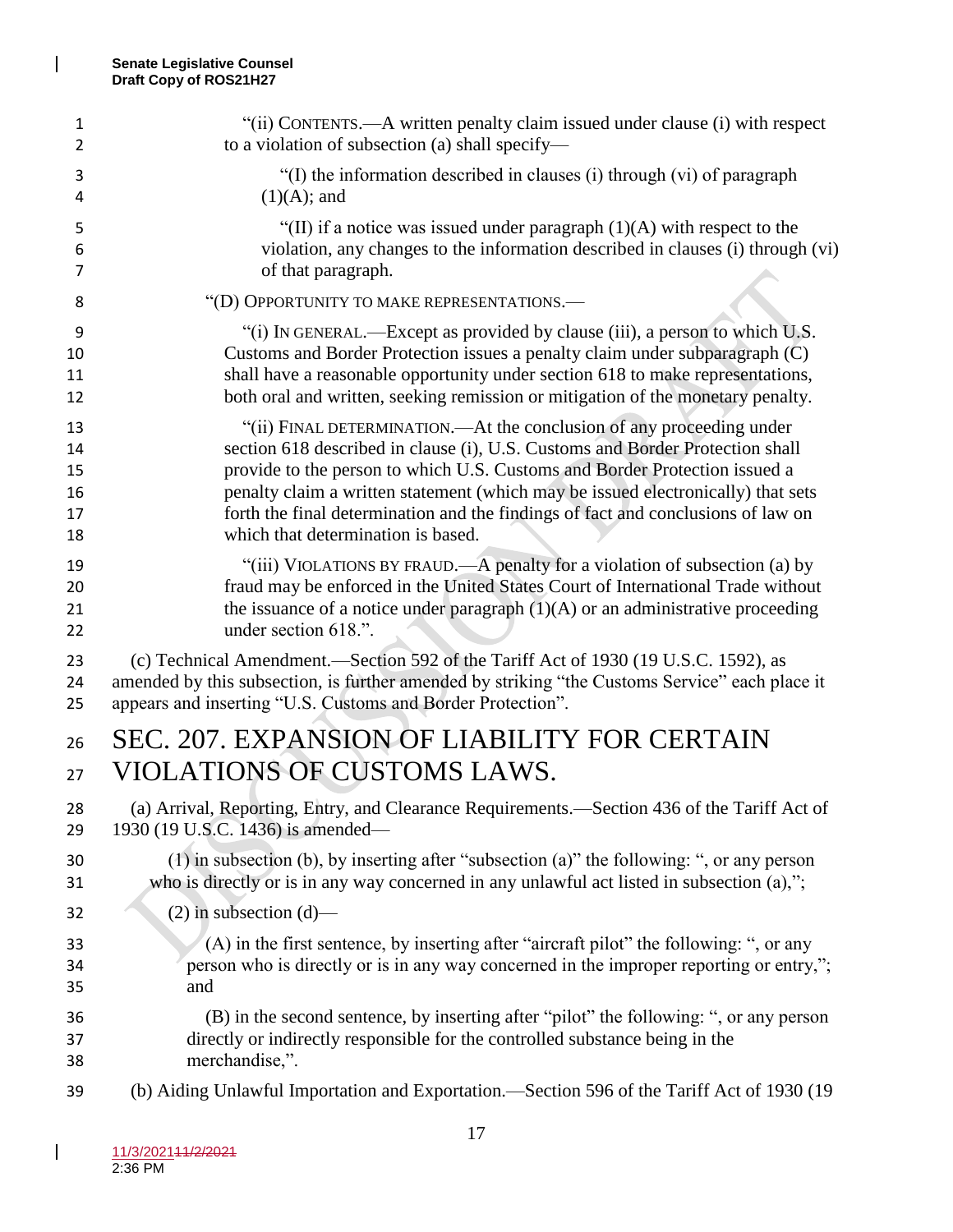$\mathsf I$ 

| $\mathbf{1}$         | U.S.C. 1595a) is amended—                                                                                                                                                                                                                                                                                                                 |
|----------------------|-------------------------------------------------------------------------------------------------------------------------------------------------------------------------------------------------------------------------------------------------------------------------------------------------------------------------------------------|
| 2                    | (1) by amending subsection (b) to read as follows:                                                                                                                                                                                                                                                                                        |
| 3                    | "(b) Penalty.—                                                                                                                                                                                                                                                                                                                            |
| 4<br>5<br>6          | "(1) IN GENERAL.—A person is liable for a penalty equal to the value of an article or<br>articles introduced or attempted to be introduced into the United States contrary to law if the<br>person directs, assists financially or otherwise, or is in any way concerned in-                                                              |
| 7<br>8               | "(A) the importation, introduction, bringing in, unlading, landing, removal,<br>concealing, harboring, or subsequent transportation of the article or articles; or                                                                                                                                                                        |
| 9<br>10              | "(B) the attempted importation, introduction, bringing in, unlading, landing,<br>removal, concealing, harboring, or subsequent transportation of the article or articles.                                                                                                                                                                 |
| 11<br>12<br>13       | "(2) SEIZURE NOT REQUIRED.—The penalty specified in paragraph (1) applies with respect<br>to a person described in that paragraph without regard to whether the article or articles<br>described in that paragraph were seized."; and                                                                                                     |
| 14                   | $(2)$ in subsection $(d)$ —                                                                                                                                                                                                                                                                                                               |
| 15<br>16             | (A) by striking "Merchandise exported" and inserting the following: Merchandise<br>Exported Contrary to Law.—                                                                                                                                                                                                                             |
| 17                   | "(1) IN GENERAL.—Merchandise exported";                                                                                                                                                                                                                                                                                                   |
| 18                   | (B) by striking "shall" and inserting "may"; and                                                                                                                                                                                                                                                                                          |
| 19                   | (C) by adding at the end the following:                                                                                                                                                                                                                                                                                                   |
| 20                   | " $(2)$ PENALTY.—                                                                                                                                                                                                                                                                                                                         |
| 21<br>22<br>23<br>24 | "(A) IN GENERAL.—A person that directs, assists financially or otherwise, or is in<br>any way concerned in, the exportation or sending from the United States or the<br>attempted exportation or sending from the United States of merchandise contrary to<br>law is liable for a penalty equal to the domestic value of the merchandise. |
| 25<br>26<br>27<br>28 | "(B) SEIZURE NOT REQUIRED.—The penalty specified in subparagraph (A) applies<br>with respect to a person described in that subparagraph without regard to whether the<br>merchandise exported or sent or attempted to be exported or sent from the United<br>States contrary to law was seized.".                                         |
| 29                   | SEC. 208. PROCEDURES FOR INVESTIGATING CLAIMS                                                                                                                                                                                                                                                                                             |
| 30                   | OF EVASION OF ANTIDUMPING AND                                                                                                                                                                                                                                                                                                             |
| 31                   | COUNTERVAILING DUTY ORDERS.                                                                                                                                                                                                                                                                                                               |
| 32                   | Section 517(b) of the Tariff Act of 1930 (19 U.S.C. 1517(b)) is amended—                                                                                                                                                                                                                                                                  |
| 33<br>34             | $(1)$ in paragraph $(2)$ , in the matter preceding subparagraph $(A)$ , by striking "a person has<br>entered covered merchandise" and inserting "covered merchandise has been entered"; and                                                                                                                                               |
| 35                   | (2) by adding at the end the following:                                                                                                                                                                                                                                                                                                   |
| 36<br>37             | "(8) IDENTIFICATION OF IMPORTER.—If the Commissioner determines under subsection<br>(e) that there is a reasonable suspicion that covered merchandise was entered into the                                                                                                                                                                |